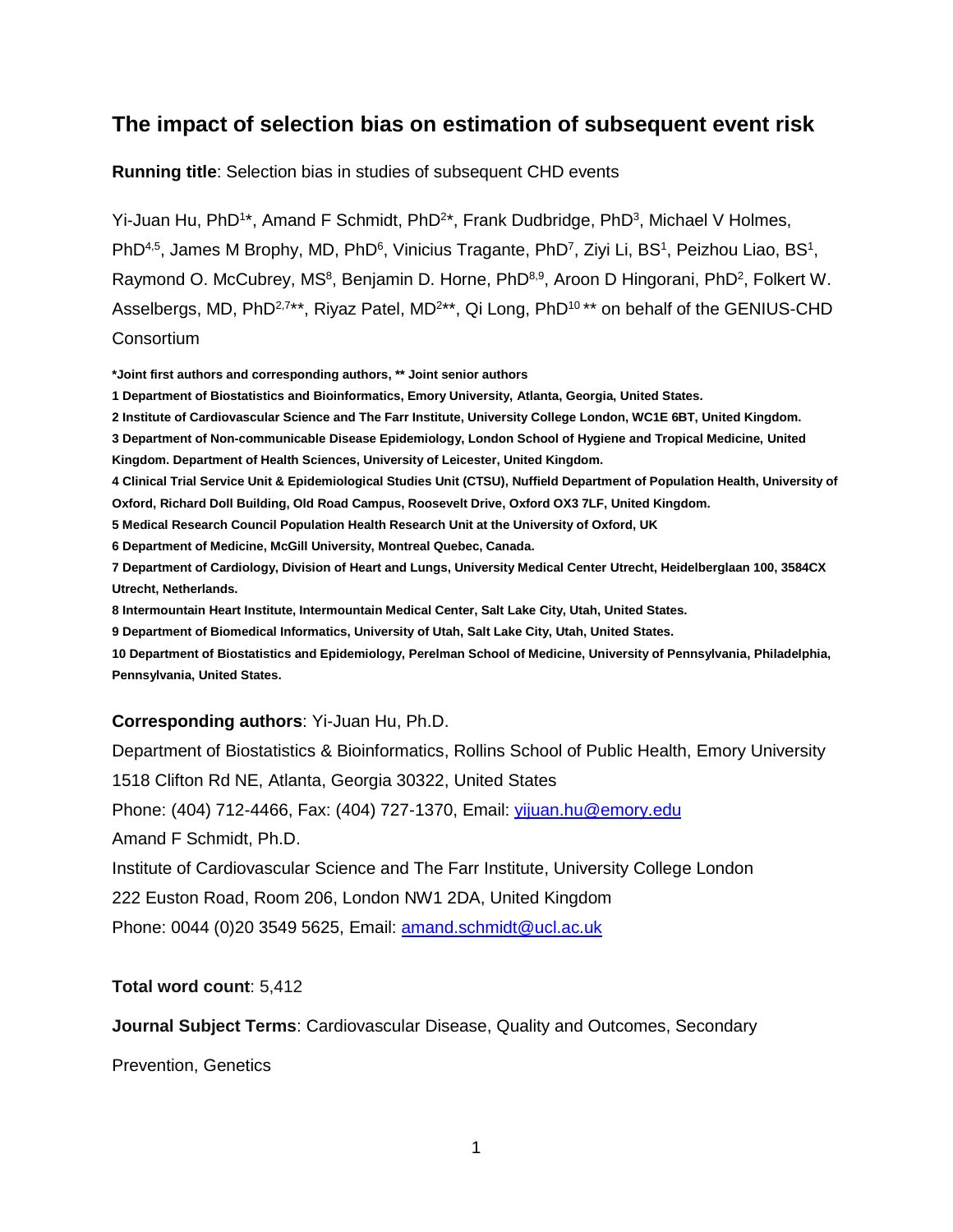### **Abstract**

**Background:** Studies of recurrent or subsequent disease events may be susceptible to bias due to selection of subjects who both experience and survive the primary indexing event. Currently, the magnitude of any selection bias, particularly for subsequent time-to-event analysis in genetic association studies, is unknown.

**Methods and Results:** We used empirically inspired simulation studies to explore the impact of selection bias on the marginal hazard ratio (HR) for risk of subsequent events among those with established coronary heart disease (CHD). The extent of selection bias was determined by the magnitudes of genetic and non-genetic effects on the indexing (first) CHD event. Unless the genetic HR was unrealistically large (> 1.6 per allele) and assuming the sum of all non-genetic HRs was less then 10, bias was usually less than 10% (downward towards the null). Despite the low bias, the probability that a confidence interval included the true effect decreased (undercoverage) with increasing sample size due to increasing precision. Importantly, false positive rates were not affected by selection bias.

**Conclusions:** In most empirical settings, selection bias is expected to have a limited impact on genetic effect estimates of subsequent event risk. Nevertheless, due to undercoverage increasing with sample size, most confidence intervals will be over precise (not wide enough). When there is no effect modification by history of CHD, the false positive rates of association tests will be close to nominal.

**Keywords:** Index Event Bias; Survival Bias; Secondary Event; Observational study; Genetic Association Studies, Coronary heart disease.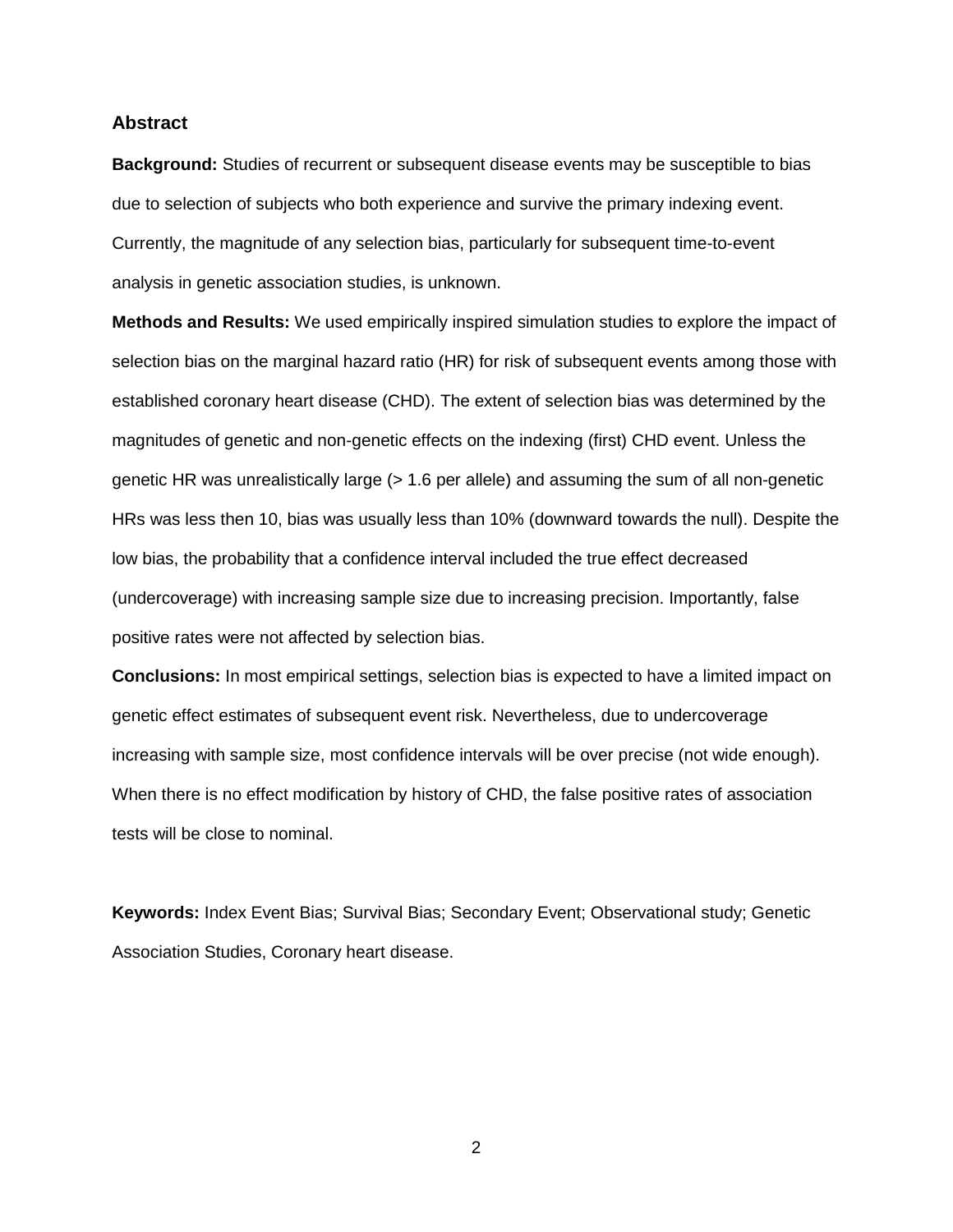# **Key Messages**

1. Estimates of the effects of genetic and non-genetic risk factors on subsequent CHD events are biased by the selection of individuals who both experience and survive a primary index CHD event.

2. The severity of these selection biases is influenced by the associations of risk factors with indexing CHD events, with bias decreasing as effect sizes become smaller, as is often the case for common genetic variants.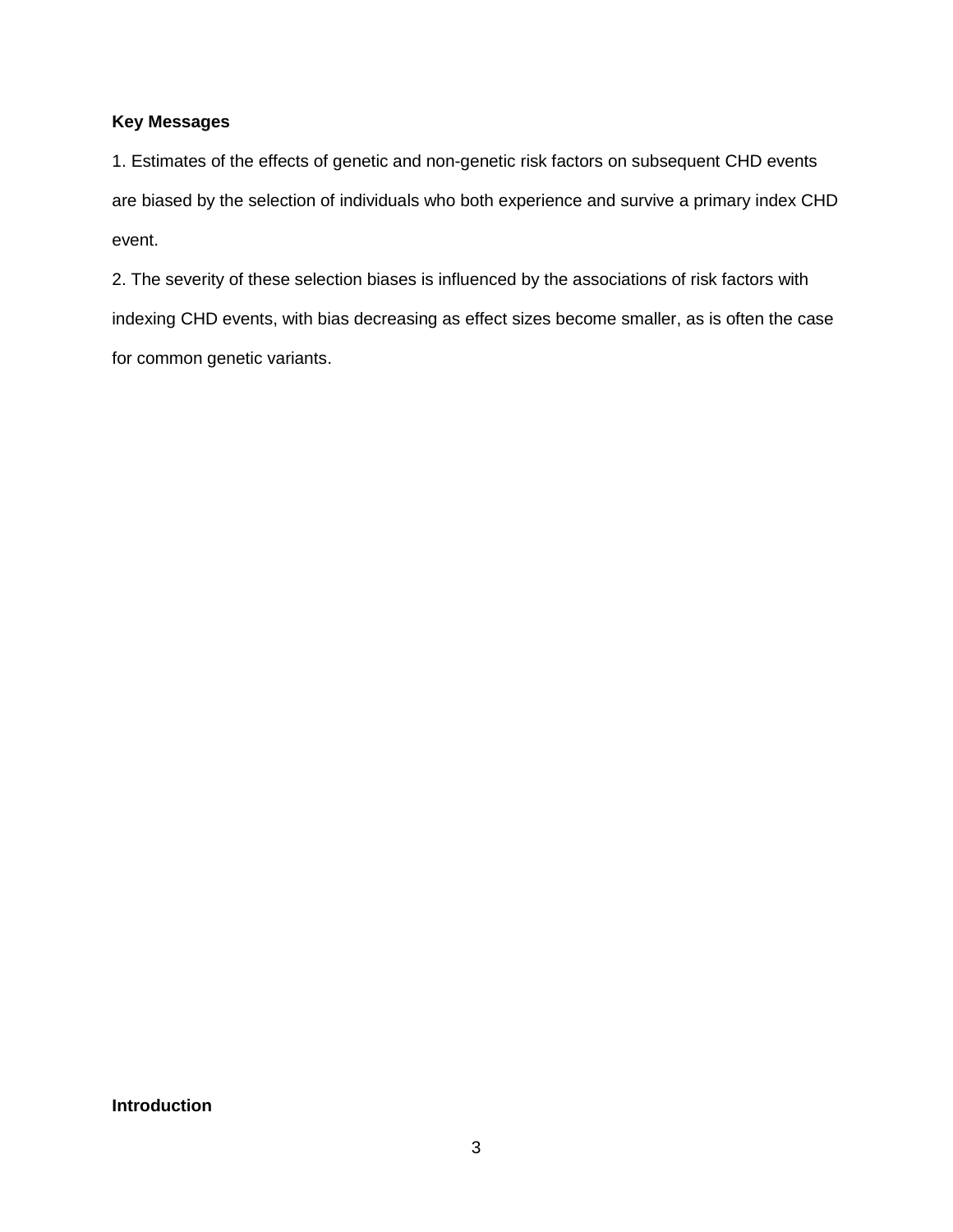Advances in acute treatments and public health policies have shifted the balance of coronary heart disease (CHD) such that an increasing number of individuals are surviving a first clinical CHD event (e.g. myocardial infarction [MI]) and living with established coronary heart disease<sup>1</sup>. In the UK and USA, these numbers are estimated to be 3 and 16 million, respectively<sup>2</sup>. These individuals are at very high risk of subsequent or recurrent coronary and cardiovascular events, which can be fatal, disabling, and/or require ongoing costly interventions<sup>2</sup>.

Despite the extent of the problem, little is known about risk factors for subsequent CHD events in comparison to first CHD events. As a result, risk stratification in survivors is limited while secondary prevention advice beyond lipid management has remained largely unaltered over 3 decades<sup>3</sup>. More importantly novel therapies beyond lipid lowering, anti-platelets and antihypertensives have been slow to emerge. The high residual risk in those with CHD suggests the existence of other risk factors such as those predisposing to rupture of atherosclerotic plaques rather than to the development and progression of atherosclerosis<sup>4</sup>. In this regard, identification of genetic variants associating with subsequent CHD events may offer the most promising approach to identifying relevant and novel molecular pathways, which may in turn be amenable to therapeutic modification.

A key reason for our knowledge deficit here is the lack of suitable resources to facilitate prospective study of genetic and non-genetic risk factors among individuals with established CHD. Few cohorts of CHD individuals exist relative to general population cohorts that are more common. In response, the GENIUS-CHD consortium<sup>5</sup> has been developed, bringing together more than 60 prospective studies of over 250,000 individuals with established CHD including data on genes, biomarkers, and incidence of subsequent fatal and non-fatal events.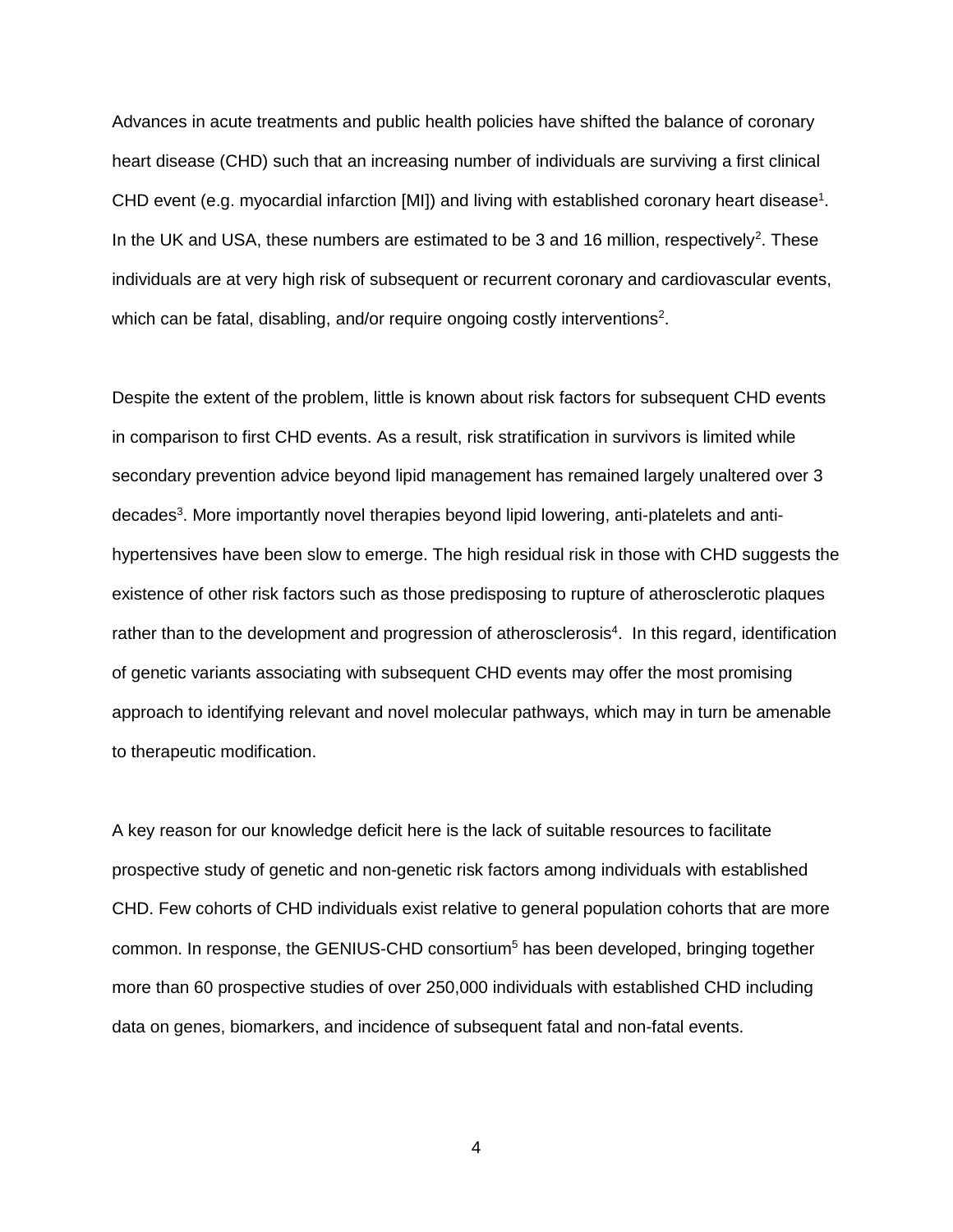Despite such efforts, a methodological barrier to studying subsequent CHD events (e.g., a second MI after a first non-fatal MI) is the problem of selection bias. Here we consider two sources of selection bias: index event bias and survival bias. Index event bias occurs when selecting a subset of subjects based on the occurrence of an index event (e.g., the first clinical event). This selection can induce correlations between previously independent risk factors among those selected<sup>6,7</sup>, which can lead to biased associations. To be more specific, those suffering a first event on the basis of exposure to a particularly strong risk factor may have lower levels of exposure to other individually weaker, independent risk factors. This then mitigates the risk of a subsequent event, despite ongoing exposure to the strong risk factor. A frequently cited example of index event bias is the association of patent foramen ovale with the first occurrence of cryptogenic stroke but not with stroke recurrence<sup>7</sup>. Index event bias may also contribute to the apparent protective effect of adiposity on risk of subsequent CHD events, the so-called "obesity paradox"<sup>8</sup> . Moreover, because subjects can only be included in a study after surviving up to the time of inclusion, survival bias may also inflate the bias further still. Thus, in the context of subsequent event studies for CHD, the impact of selection bias may be important because any bias due to selecting individuals on an indexing event (i.e., index event bias) is compounded by selecting surviving subjects (i.e., survival bias).

The influence of these biases on estimates of genetic effects on subsequent CHD events is currently unknown. This is important because, contrary to most observational studies<sup>9</sup>, genetic studies are less prone to confounding bias<sup>10</sup>, thus leaving selection bias as the potentially major source of bias<sup>11</sup>. In this simulation study, we sought to quantify the magnitude of index-event bias and survival bias on the associations of genetic and non-genetic exposures with time to event data as well as binary data in relation to subsequent CHD risk.

### **Methods**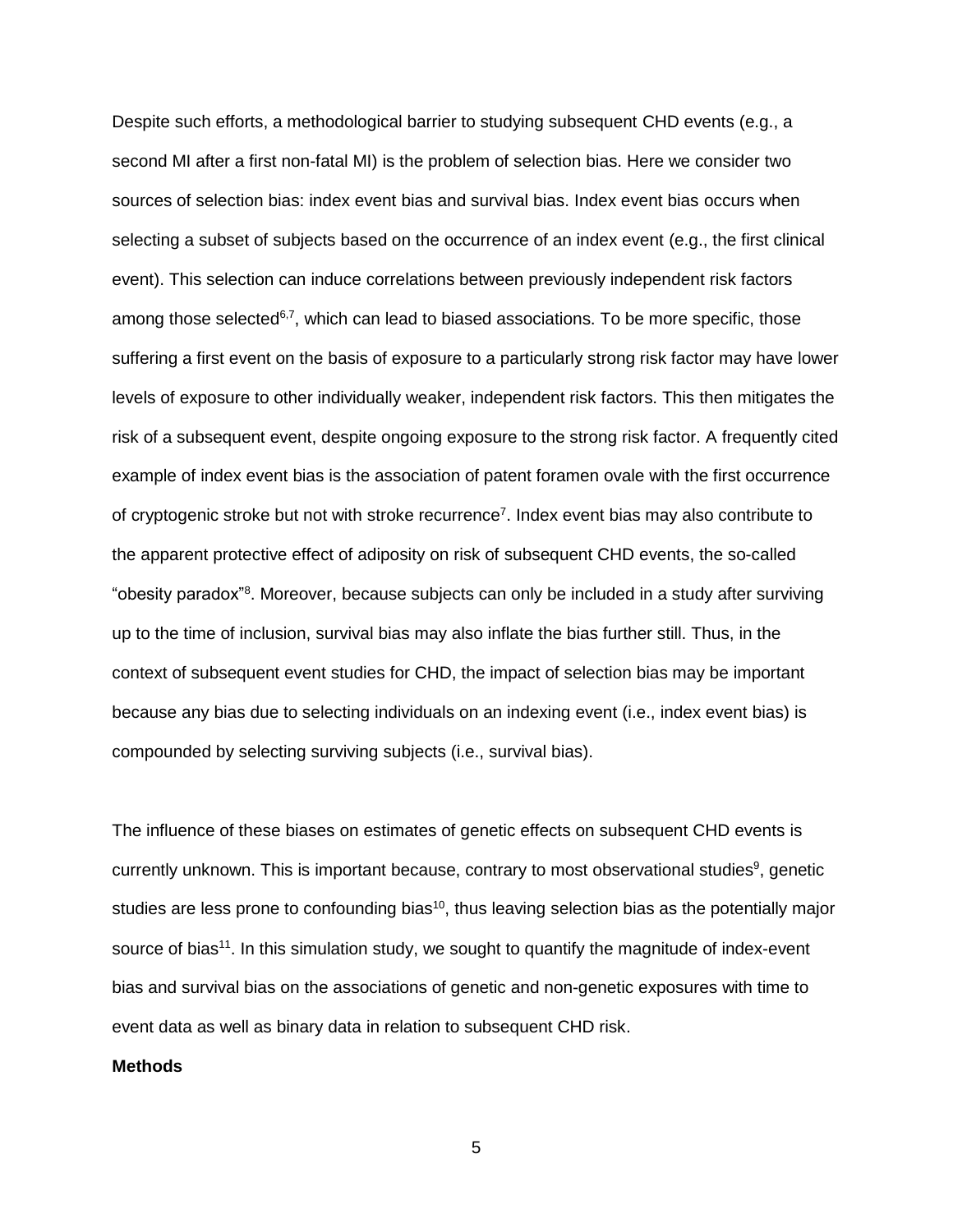To quantify the impact of index-event bias and survival bias, we simulated data of the type anticipated to be encountered in the GENIUS-CHD consortium<sup>5</sup>. We focus on the *marginal* (i.e., unconditional) association of a genetic or non-genetic exposure of interest while averaging over all other covariates because 1) the primary analysis in the GENIUS-CHD consortium similarly focuses on marginal associations, and 2) a comprehensive set of other risk factors may not be collected in all cohorts/sites to allow estimation of a uniform conditional association. More specifically, we focus on the estimators of marginal associations from logistic or Cox regression that do not correct for index event bias and survival bias. Please see Jiang et al.  $2016^{12}$ and Jiang et al. 2015<sup>13</sup>, for a detailed discussion on marginal and conditional associations.

Specifically, we simulate data with the aim of estimating the effect of a gene variant or a biomarker on subsequent CHD events when the first event can be either fatal or non-fatal. The term "subsequent CHD events" is used in preference to "recurrent" given that fatal events are not recurrent and also to capture the wide range of CHD events that may be of interest to investigators both individually (e.g. subsequent MI, subsequent revascularization, subsequent heart failure admissions) and as composite endpoints. For the purposes of these simulations described below, we use MI as our exemplar indexing event and subsequent CHD event.

Thus, let  $D_1$  denote the first event and S be the indicator of surviving the first event. Using the notation, we define three populations (Figure 1): population 1 the "general population" that was at risk of a first event, population 2 the subpopulation who had a first event, and population 3 the subpopulation who had a first event and survived. We study the index event bias alone using population 2, as well as the combined effect of index event bias and survival bias using population 3. In the remaining Methods section, we briefly outline the methods and defer technical details to the Supplementary Materials.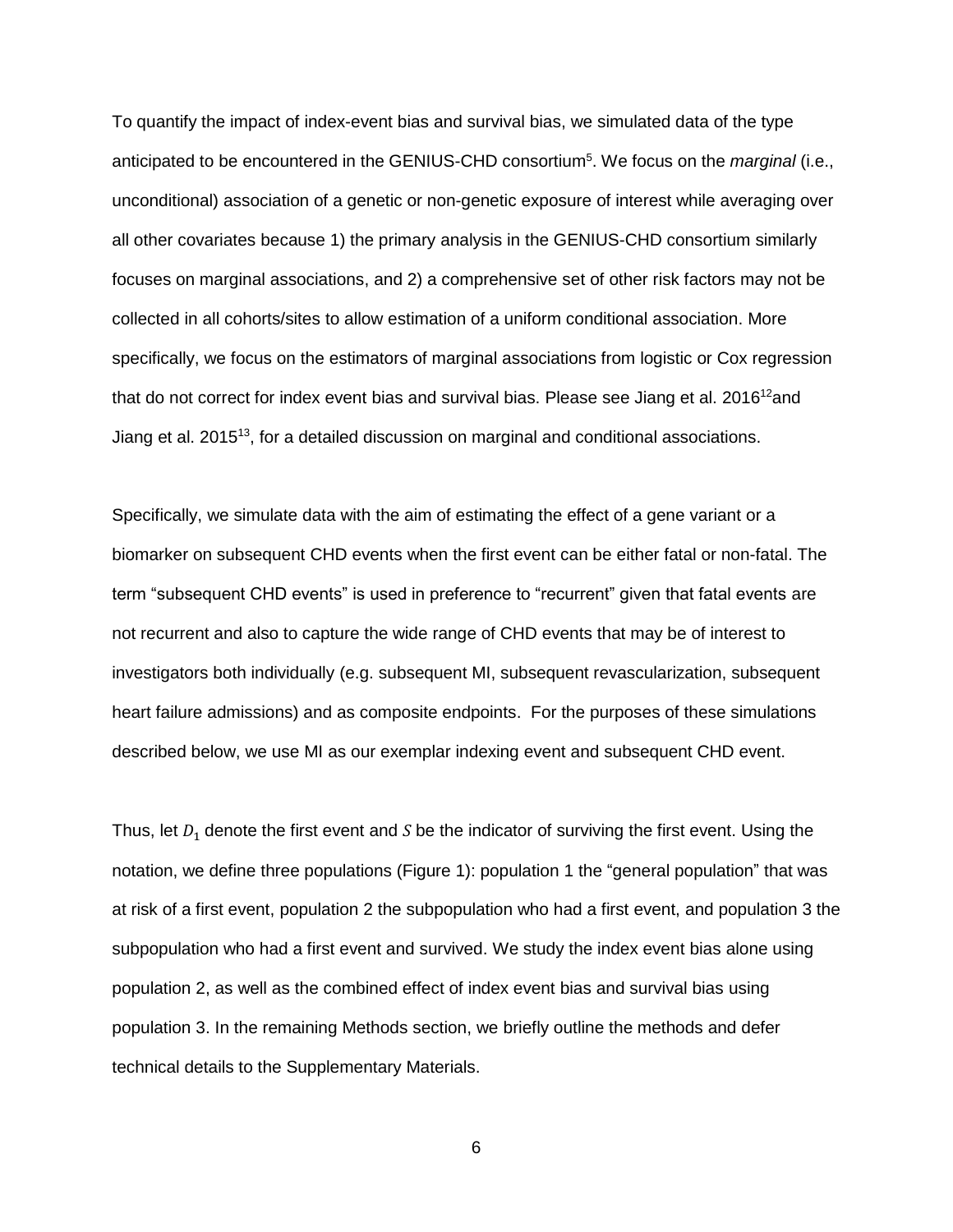#### *Scenario 1*

We first consider the scenario depicted in the directed acyclic graph in Figure 2(a). Here  $G$ denotes the genotype (coded as the number of minor alleles) at a single nucleotide polymorphism (SNP) of interest, X denotes the combined effect of all the remaining (known and unknown) genetic and non-genetic exposures (e.g., diet and exercise) that are assumed to be independent of G, and  $D_2$  denotes the subsequent event. Note that we assume  $D_1$  affects survival not directly but through G and X. We initially set the minor allele frequency (MAF) of  $G$ ,  $\pi$ , to 0.3, which is the median MAF of discovered genetic variants for MI based on empirical GWAS data (CARDIoGRAMplusC4D Consortium<sup>14</sup>). We simulated  $X$  to be normally distributed with mean zero and standard deviation one. The first event  $D_1$  is binary throughout and is generated from a logistic regression model

$$
\log\{P(D_1 = 1)/P(D_1 = 0)\} = \alpha_0 + \alpha_G G + \alpha_X X,\tag{1}
$$

where  $\alpha_0$  is set to achieve an overall disease rate of  $c_1$ . We initially set  $c_1$  to 0.2%, following the approximate incidence of MI in the general population<sup>2</sup>; in a later sensitivity analysis, we vary  $\mathit{c_{1}}$ between 0.1% and 1% to capture the variable MI rates in different populations and conditions as well as different type of MI (e.g., ST elevation and non-ST elevation infarcts). We manipulate  $\exp(\alpha_G)$ , the HR of G, from 1 to 1.3, 1.6, 2, and 3. We also manipulate  $\exp(\alpha_X)$ , the HR of X, from 3 and 5 to 10, where an HR of 10 means that the total effects of all the possible protective and harmful genetic and non-genetic exposures (except  $G$ ) sum up to 10, which is a plausible extreme of these influences. Similarly, the survival indicator  $S$  is binary and is generated from a logistic regression model

$$
\log\{P(S=0)/P(S=1)\} = \gamma_0 + \gamma_G G + \gamma_X X,\tag{2}
$$

where  $\gamma_0$  is set to achieve an overall index event death rate of  $c_{\scriptscriptstyle S}$ . In empirical CHD data,  $c_{\scriptscriptstyle S}$  can be as high as 30% if all deaths<sup>2</sup> from the index MI (including those who get treated in hospital and those who die suddenly at home and never get to hospital) are counted; among those who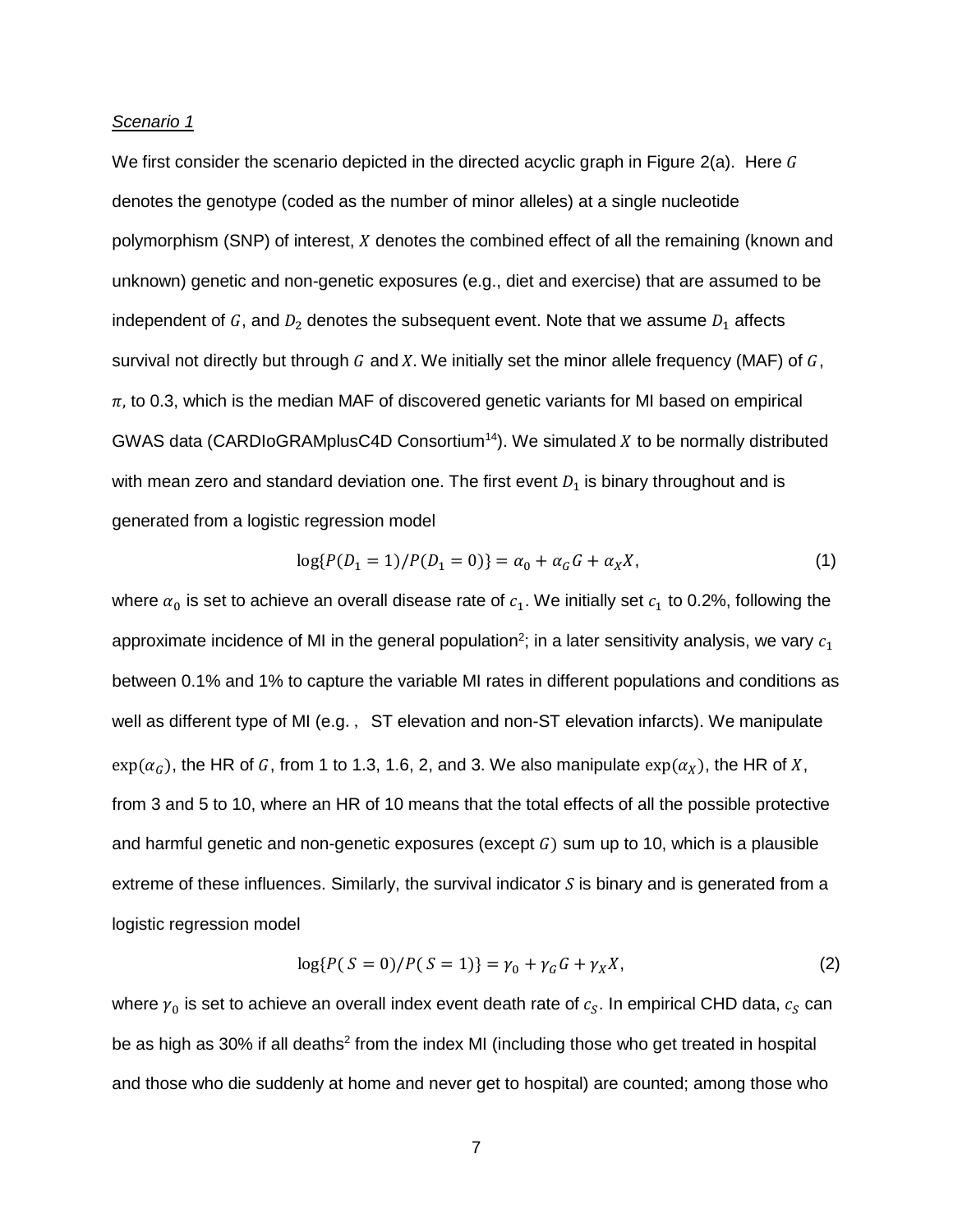get treated in hospital,  $c_{\scriptscriptstyle S}$  can be as low as 10%. Thus, we initially set  $c_{\scriptscriptstyle S}$  to 20%, a value between the two extremes. When  $D_2$  represents time to subsequent event, it is generated from a proportional hazards model (assuming the baseline time to event follows an exponential distribution with rate parameter 2)

$$
\lambda(T|G, X) = 2T \exp(\beta_G G + \beta_X X), \tag{3}
$$

with the censoring rate of  $(1 - c_2)$ . We initially set  $c_2$ , the incidence of subsequent CHD events, to 5%, which approximates the observational occurrence of subsequent MI<sup>2</sup>. When  $D_2$  is binary, it is generated from a logistic regression model

$$
\log\{P(D_2 = 1)/P(D_2 = 0)\} = \beta_0 + \beta_G G + \beta_X X,\tag{4}
$$

where  $\beta_0$  is set to achieve the occurrence of the subsequent MI of 5%. In all simulation studies, we set  $\alpha_G = \gamma_G = \beta_G$  and  $\alpha_X = \gamma_X = \beta_X$ , that is, G has equal conditional effects on both initial fatal and non-fatal events as well as subsequent CHD events and  $X$  also has equal conditional effects on the three outcomes. We use a sample size of 25000, which represents the median sample size of more than 80 GWAS (see Supplemental Materials). In all simulations, we estimate the marginal effect of G on  $D_2$ , which is the hazard ratio (HR) or odds ratio (OR) of G in the standard Cox model or logistic regression model with  $G$  as the sole risk factor; we refer to it as the naïve estimate.

### *Scenario 2*

We also consider a mediation setting (Figure 2(b)) in which G influences  $D_1$ , S, and  $D_2$  through a known biomarker (and through no other path), denoted as  $Z$ . We assume that 5% or 10% variance of Z is explained by G. To reflect the direct effect of Z, we replace  $\alpha_G G$ ,  $\gamma_G G$ , and  $\beta_G G$ in equations (1), (2), (3) and (4) by  $\alpha_Z Z$ ,  $\gamma_Z Z$ , and  $\beta_Z Z$ , respectively. Here, we focus on the estimates for the marginal G and  $D_2$  association and the marginal Z and  $D_2$  association using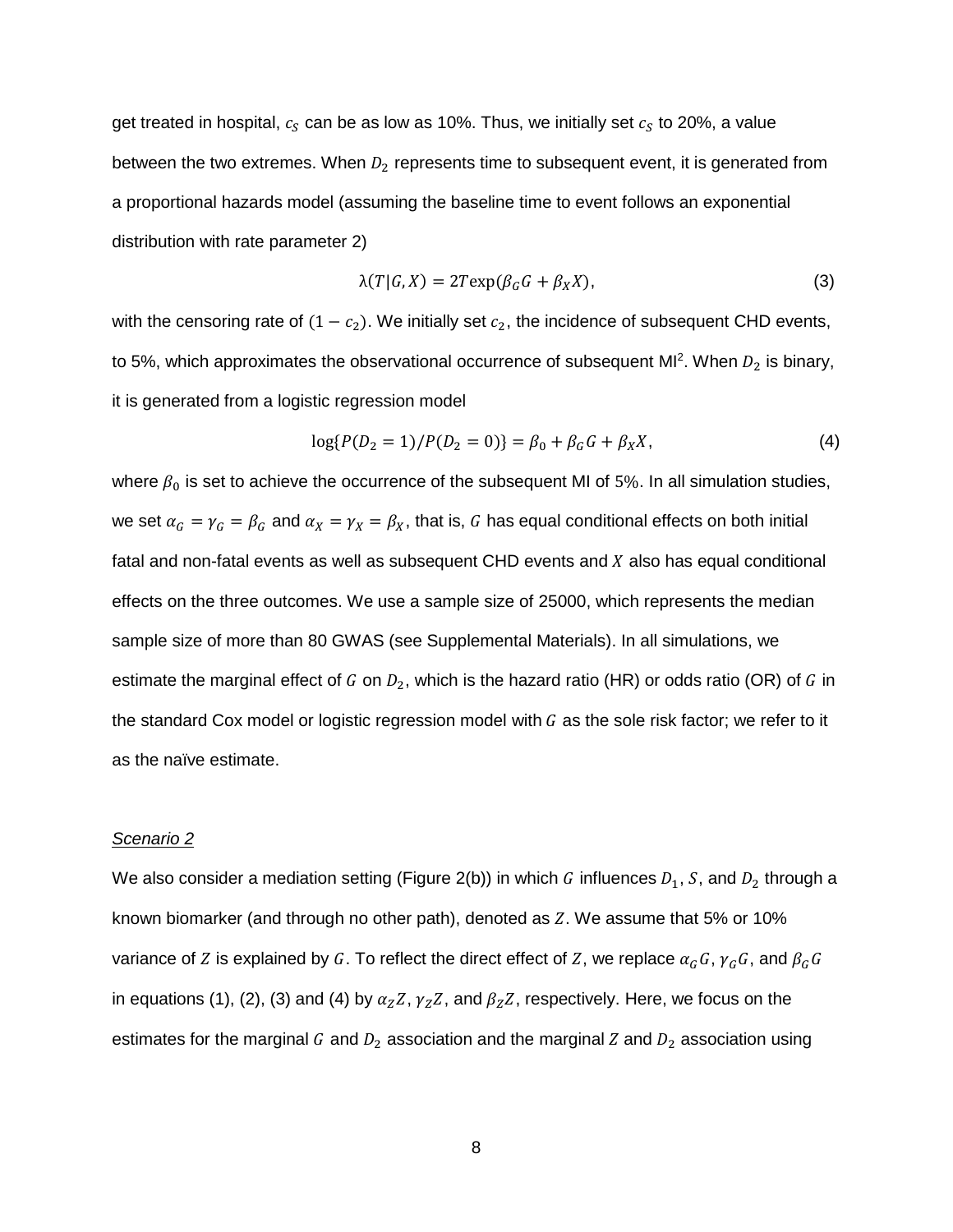the standard Cox model or logistic regression model with  $G$  or  $Z$  as the sole risk factor; we again refer to them as the naïve estimates.

#### *Calculation of the true marginal association*

To calibrate bias of the naïve estimates for the marginal association (i.e., HR or OR) of G on  $D_2$ in scenario 1 and for the marginal associations of G on  $D_2$  and Z on  $D_2$  in scenario 2, we calculate the corresponding true marginal associations. This is achieved by the counterfactual method, in which we simulate the outcome in both the presence and the absence of the exposure  $G$  conditional on the distribution of  $X$  observed in the population of interest (i.e., population 2 or 3; see Supplementary Materials) and then we estimate the marginal associations in the same manner as described above.

### *Evaluation metrics*

The scenarios are evaluated using the following metrics. We assess the percentage bias for the naïve estimates of marginal association against the true marginal association. We also assess the coverage of the 95% confidence interval (CI), which has an expected value of 0.95 for a well-behaved CI. In addition, we evaluate the type 1 error (i.e., the proportion of falsely rejecting the null hypothesis of no association when there is no association) and power (i.e., the proportion of rejecting the null hypothesis when there is an association) at the nominal significance level of 0.05. All results are based on 5000 replications of the scenarios.

#### **Results**

Figure 3 presents the results exploring selection bias in the time to event analysis of the  $G$  effect on subsequent CHD events (scenario 1). When the genetic exposure has no effect (i.e., the HR of  $G$  is 1), there is also no selection bias in either populations 2 (who had a first event) or 3 (who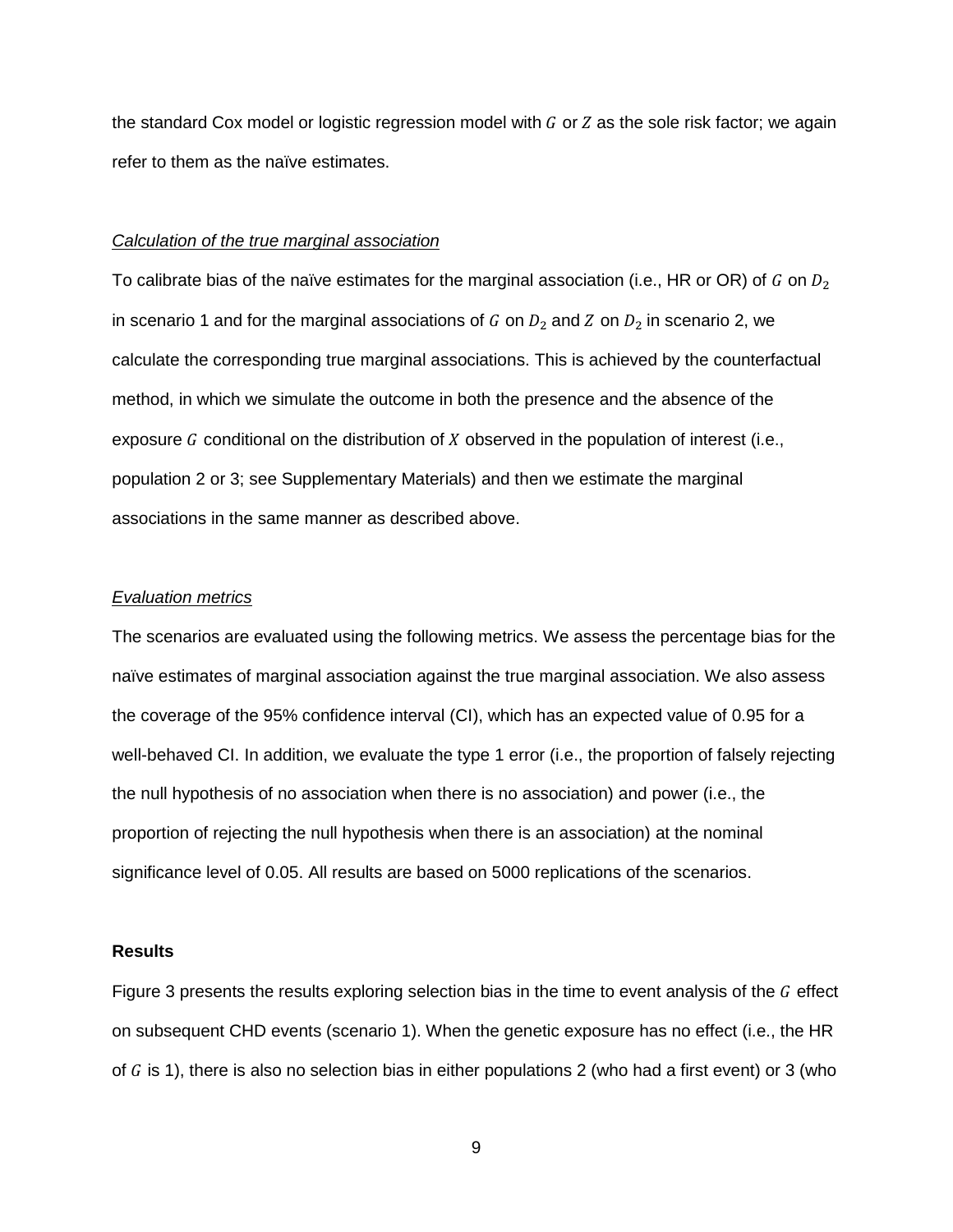had a first event and survived) and the type 1 error is correctly controlled at 0.05. When the genetic exposure has an effect, the bias in population 2 (index event bias alone) is generally less than 10% unless the HRs of both G and X become large (e.g., 2 and 10, respectively). The bias in population 3 (cumulative effect of index event bias plus survival bias) is, as expected, larger than the bias in population 2, but still less than 10% unless the HR of  $G$  is greater than 1.3; all biases described here and below are downward towards the null. Figure S1 illustrates, for one set of effect sizes of  $G$  and  $X$  that are used to simulate the outcomes, the true and naïve estimates of the marginal effect size of  $G$  with populations 2 and 3. However, the CI may have poor coverage due to the large sample size and hence small variance associated with the (biased) estimate of the HR of  $G$ . Additional details are presented in Supplementary Table S1.

In sensitivity analyses, we evaluated the bias as the overall disease rate in the general population  $c_1$ , rate of non-censored subsequent CHD events  $c_2$ , index event death rate  $c_S$ , and SNP MAF  $\pi$  varied. We observe from Figure S2 that the bias is generally insensitive to any of these parameters. To explore power and bias in other sample sizes, the simulation scenario 1 was repeated using a sample size of 1000, 5000, 10000, and 50000. The results in Figure 4 show that, as the sample size increases, the bias stays similar. Meanwhile, power increases and coverage tends to fall below the nominal level, both owing to the shrunken variance for the (biased) estimate of HRs.

In Figures 5 and 6, we show the results of HR for a genetic exposure  $G$  and a phenotypic exposure  $Z$ , respectively, in scenario 2. The bias, due to index event bias alone or the cumulative effect of index event bias plus survival bias, is generally less than 10% when the HR of G is  $\leq$ 1.3. The test of Z is more powerful than that of G. However, the bias in the latter test is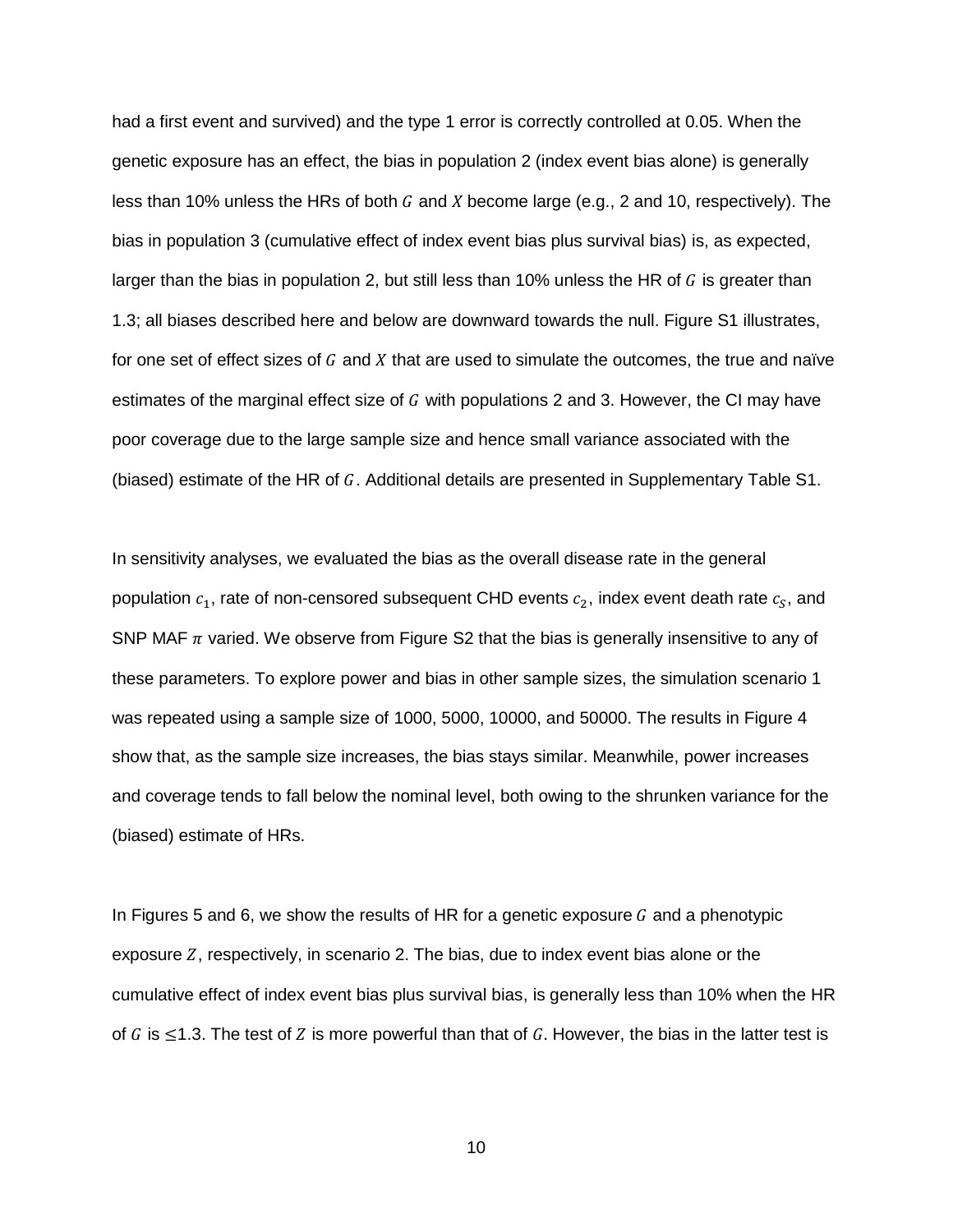smaller. More detailed results are provided in Supplementary Tables S2-S3, which also reveal agreement between the empirical standard error and the mean of standard error estimates.

The results for OR estimates are presented in Supplementary Tables S4-S6 showing similar patterns as for the HR estimates. For the OR, we further compared power of rejecting the nullhypotheses between populations 1, 2, and 3. Under our simulation scheme that  $G$  and  $X$  have equal effects on both initial and subsequent CHD events, the power is higher in population 1 than in population 2 (e.g., 100% versus 89.3% when the ORs of  $G$  and  $X$  are 1.3 and 10, respectively, in scenario 1). This difference in power is not only attributable to the difference of the true marginal OR but also the selection bias. The power is higher in population 2 than in population 3 (e.g., 89.3% versus 76.7% when the ORs of  $G$  and  $X$  are 1.3 and 10, respectively, in scenario 1) due to the loss of high-risk subjects. The impact of selection bias on the observed MAF is increasing the MAF from 0.300 to 0.330 and 0.328 for populations 1, 2, and 3, respectively, in a realistically extreme case (the ORs for  $G$  and  $X$  are 1.3 and 10, respectively, in scenario 1).

To explore whether our findings apply to other designs, we repeated scenario 1 with a 1:1 casecontrol design. We showed in Table S7 and Figure S3 that case-control studies are similarly affected by selection bias as cohort studies. For example, in an extreme case (the ORs for  $G$ and  $X$  are 3 and 10, respectively), bias was  $9.59\%$  in cohort studies versus  $9.64\%$  in casecontrol studies.

## **Discussion**

The current simulation study, designed to mimic the scenarios encountered in studies of subsequent CHD events such as those proposed by the GENIUS-CHD consortium,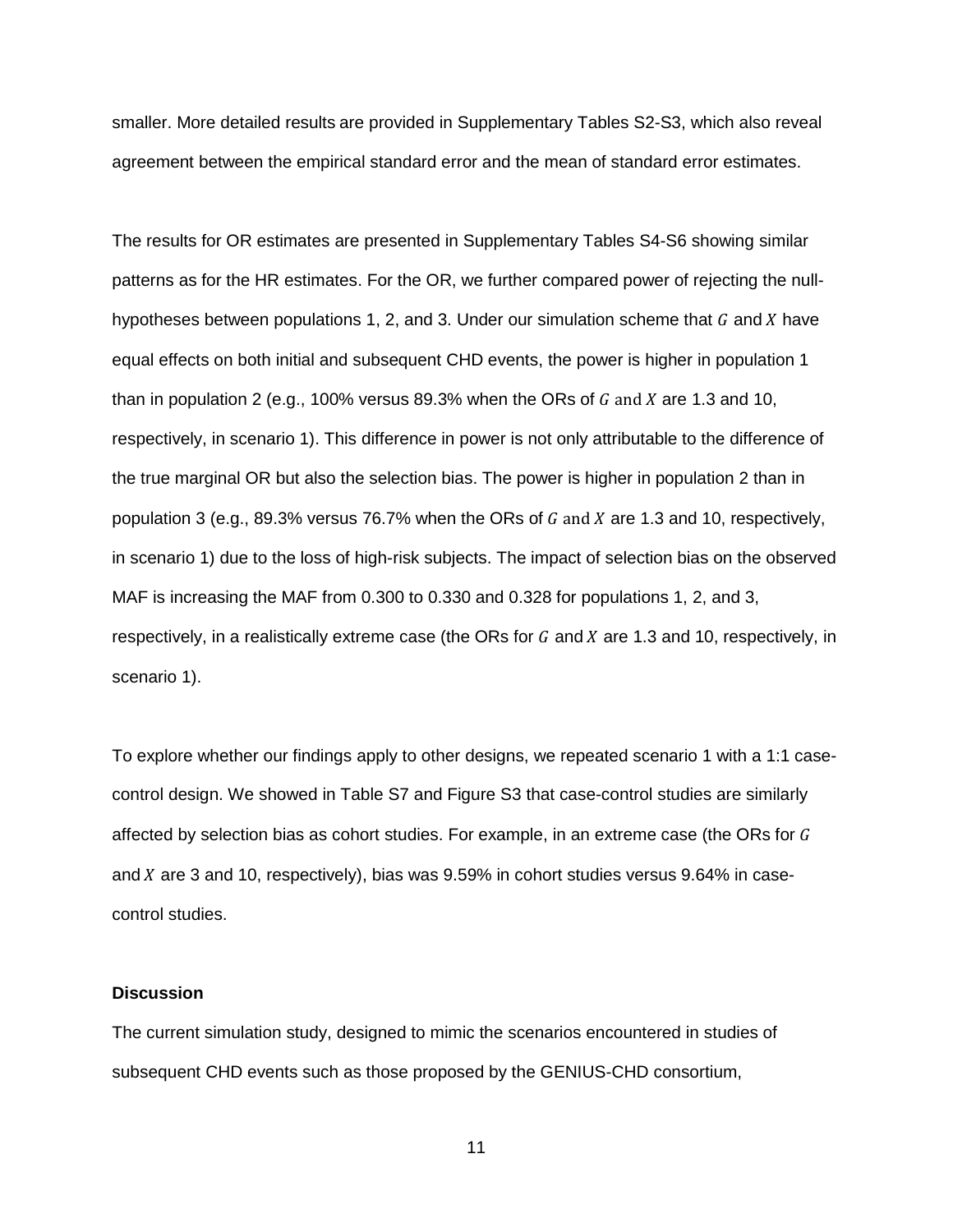demonstrated that selection biases (i.e., index event bias or/and survival bias) have little impact on gene-disease association estimates when the genetic risk factors have the modest effects observed in most studies. Typically, bias was greater when genetic risk factors had very large effects (i.e., HR of  $G \ge 2$ ). We confirmed that the type 1 error rate was unaffected, given that selection bias cannot occur when a gene has no effect on disease and assuming an absence of effect modification by history of disease. However, coverage probabilities of confidence intervals could be considerably less than the nominal level, and they decreased to 0 with increasing sample sizes and selection bias pressure (i.e., larger HRs of  $G$  and  $X$  on the occurrence of an indexing event). Given the agreement between the empirical standard error and the mean of standard error estimates, the observed undercoverage seems to be predominantly caused by bias in the point estimate.

Previously, methodological reports addressing the problem of selection bias in association studies have done so in the context of non-genetic or phenotypic exposures<sup>6,15–17</sup>. In this setting, Greenland suggested that in most instances the magnitude of selection bias compared to confounding bias is modest. This was partially reiterated by Smits et al.<sup>17</sup>, only finding an appreciable selection bias in scenarios where the effect on the first event was very large. However, with an increasing focus on the genetic context of subsequent  $CHD<sup>5</sup>$ , a more specific question has arisen about the impact of selection bias in studying those who have been selected on and have survived a potentially fatal index event. While some studies have examined the impact of selection bias on effect estimates in case-control studies<sup>18,19</sup>, to our knowledge this question has not been addressed for time to event analysis of longitudinal cohort studies exploring associations with recurrent or subsequent CHD events.

Few studies have directly compared genetic risk of first versus subsequent CHD events to explore the comparability of these simulation studies to real examples. Our group, however, has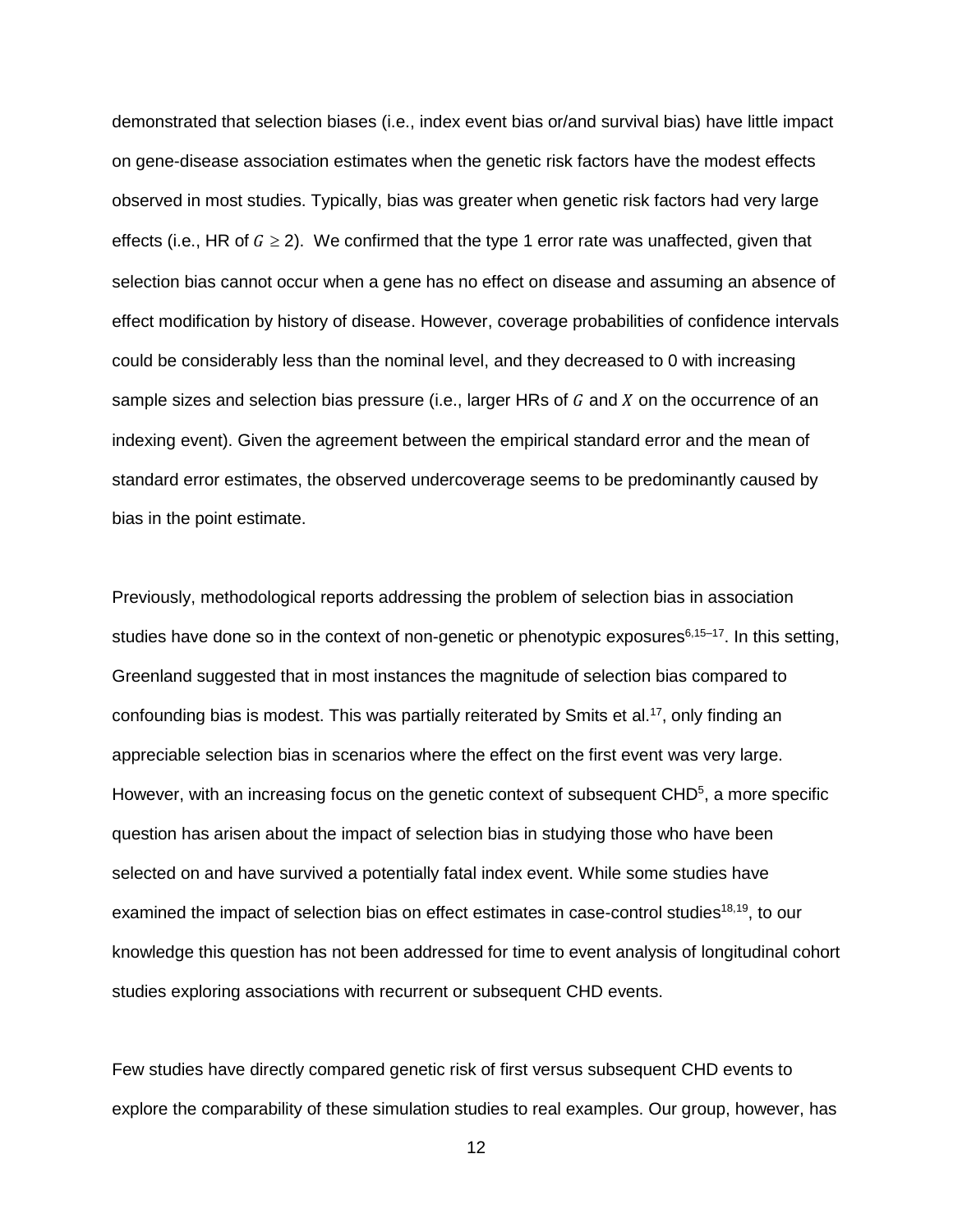previously compared the effects of the 9p21 risk variant on first incidence of CHD to subsequent CHD events, finding a more attenuated association for the latter: HR 1.19 per risk allele with 95%CI (1.17, 1.22) versus HR 1.01 per risk allele with 95%CI (0.97, 1.06)<sup>20</sup>. Given that 9p21 has a small effect size (HR or  $OR \le 1.3$ ) in the unselected population, the observed 9p21 results for subsequent CHD events are unlikely to be solely attributable to index event bias or survival bias but possibly to other factors such as risk-modifying therapies.

An important simplification of our simulation study was to focus on genetic and non-genetic exposures that are free of confounding bias. This may seem unrealistic, however, our focus was predominantly on selection bias in genetic exposures. Because the assortment of genetic variants at meiosis and conception occurs at random and is independent of other factors, one may expect the association of genes with an outcome to be affected less by confounding, especially when there is no population stratification. However, in real life settings, selection bias and confounding bias are likely to both affect effect estimates of the association between environmental exposures and subsequent CHD events, making causal inference of such associations challenging.

Another simplification we made is the assumption that  $D_1$  affects survival not directly but through  $G$  and  $X$ . This assumption does not necessarily agree with all biological mechanisms. However, and importantly so, this simplification does not change the simulation results. Given that  $D_1$  is caused by both X and  $G$  (through  $Z$ ), selection bias is induced by conditioning on a certain level of  $D_1$ , which results in a correlation between X and G. Allowing  $D_1$  to be related to S will change the absolute number of survival but will not change the correlation between  $X$  and  $G$ , because  $D_1$  itself is caused by these variables.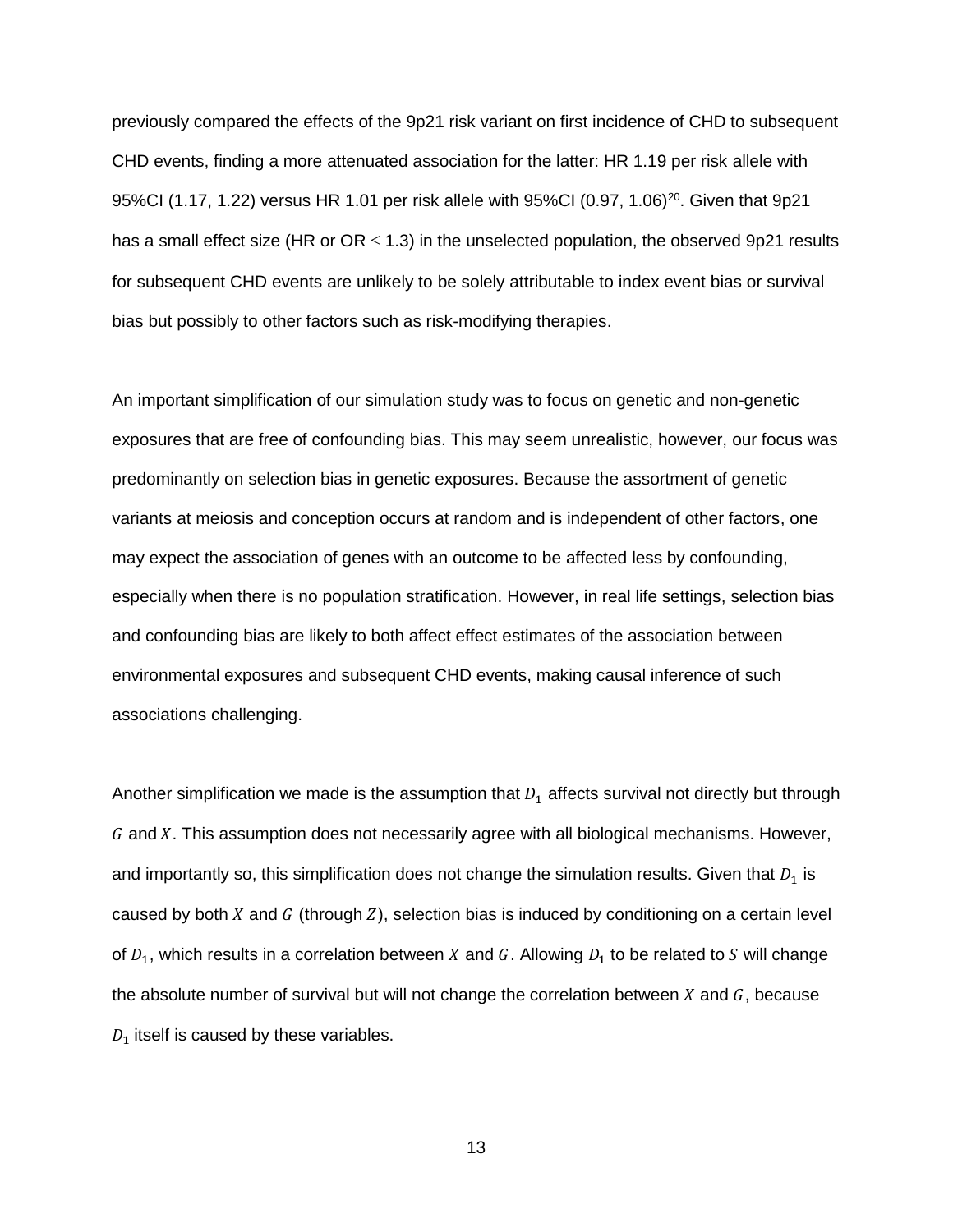Our simulations involved a prospective cohort design, raising the question of whether they apply to other designs most notably case-control studies. To provide some insight, we repeated scenario 1 with a 1:1 case-control design and we showed that case-control studies are similarly affected by selection bias as cohort studies. While cohort and case-controls studies are equally susceptible to selection bias of the type considered here (i.e., selection bias due to selecting upon subjects surviving a first (CHD) event), it is well known that case-control studies may also be affected by other selection biases in the general population (i.e., those who did not experience a CHD event). For example, in a retrospective case-control study, inclusion in the study may depend on the exposure status (e.g., a drug), which results in selection bias. However, this is a different type of selection bias as discussed here, see for example van Rein et.al.,<sup>21</sup> for a discussion of this more generic form of selection bias.

In genetic association studies, another common source of bias is "winner's curse", in which the disease risk of a newly identified genetic association is overestimated due to low statistical power for identifying the genetic association at a stringent genome-wide significance level. The bias from winner's curse differs from the index-even/survival bias considered here in several ways. First, the former bias results from selecting estimates whose p-values pass the stringent genome-wide significance level while the latter results from selecting a population stratum. Second, the former is related to statistical power and hence sample size while the latter is not. Lastly, the former is biased upward whereas the latter is downward.

There are some limitations to our study. First, we recognize that part of these assessments could have been performed using analytical derivations instead of simulation studies. For example, Sperrin et al.<sup>22</sup> presented an interesting analytical assessment of the obesity paradox, although our focus on time to event analyses, would have made a similar analytic solution as Sperrin et al. difficult. Second, we focused primarily on the marginal effect estimate without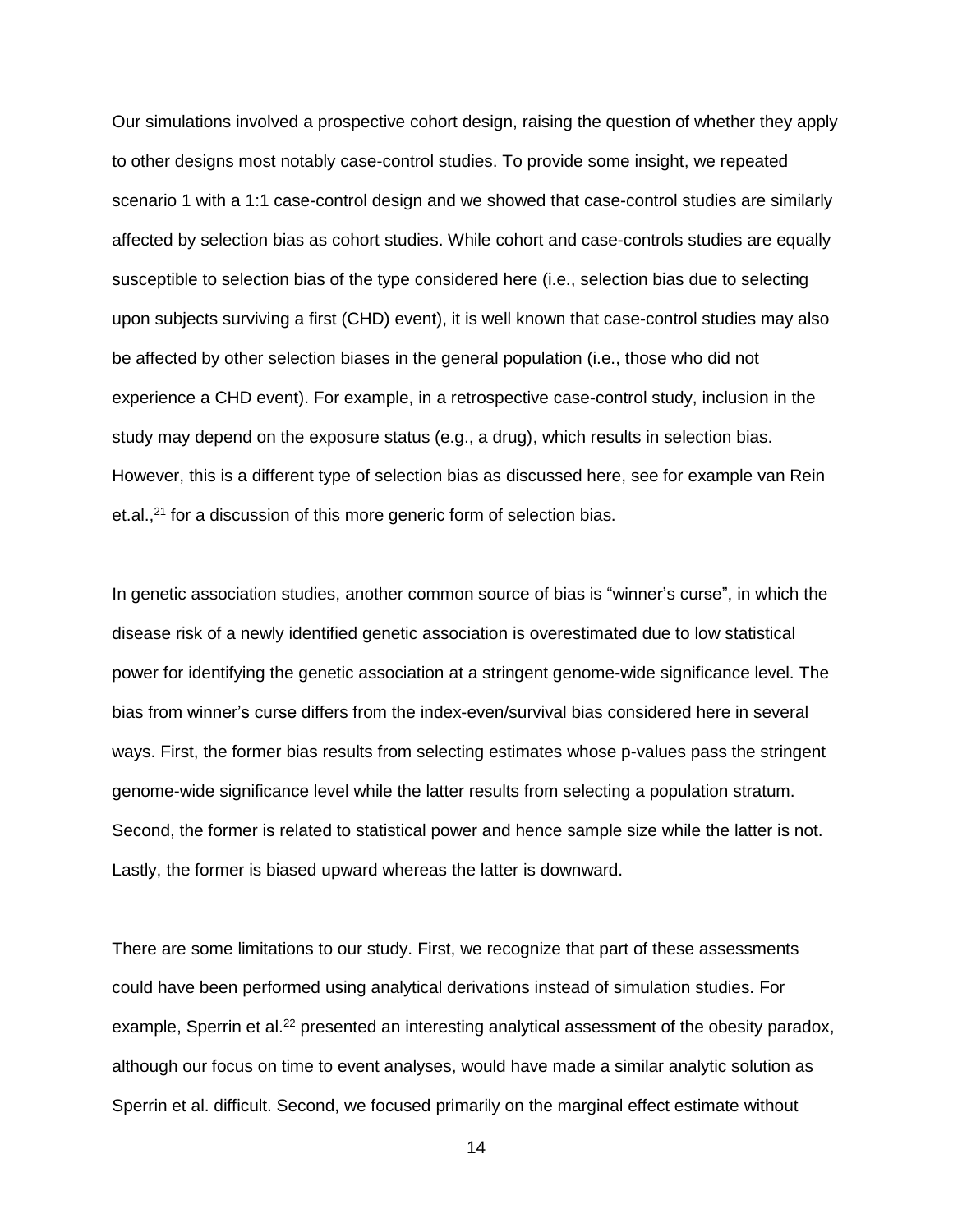adjusting for any covariates as explained earlier, although we accept that in some cases the conditional effect estimate may be of more interest<sup>23</sup>. Nonetheless, in the case of conditional effects, we would expect performance to improve if the covariates included are related to the outcome, in which case our simulations can be seen as a worst-case scenario of performance when none of the covariates related to the outcome are included. In particular, if the principal components for ancestry are included to account for population stratification, their correlations with the SNP of interest would diminish the selection bias because only the variability in the SNP that is unexplained by the principal components is subject to the selection bias. Finally, we have focused on the 5% nominal significance level and the 95% CI. Alternatively, a GWAS typically adopts a genome-wide significance level that is much smaller than 5% (e.g.,  $5\times10^{-8}$ ). We have focused on 5% in our simulation studies because (1) the genome-wide significance level would require a substantial number of replicates and cause the simulation studies to become impractical, (2) since the type 1 error is unaffected by selection bias, the use of any significance level would not change our conclusions, and (3) while the GENIUS-CHD and similar consortiums are interested in "high-throughput" work, considerable effort is invested in performing Mendelian randomization (that is, instrumental variable) analyses which typically uses the 5% nominal significance level.

In conclusion, bias due to selecting subjects with a history of disease is relatively small in genetic association studies for subsequent events, such as those for recurrent or subsequent CHD. Importantly, unless the associations are modified by the presence or absence of the first event, the type 1 error rate remains unaffected. Alternatively, the problem of selection bias may be absent entirely if the causes of the first disease event do not influence disease progression. These findings support the methodological validity of seeking common genetic variants for risk of subsequent events for CHD and potentially other diseases where recurrence and progression is clinically relevant. However, while tests are valid, researchers should be aware that despite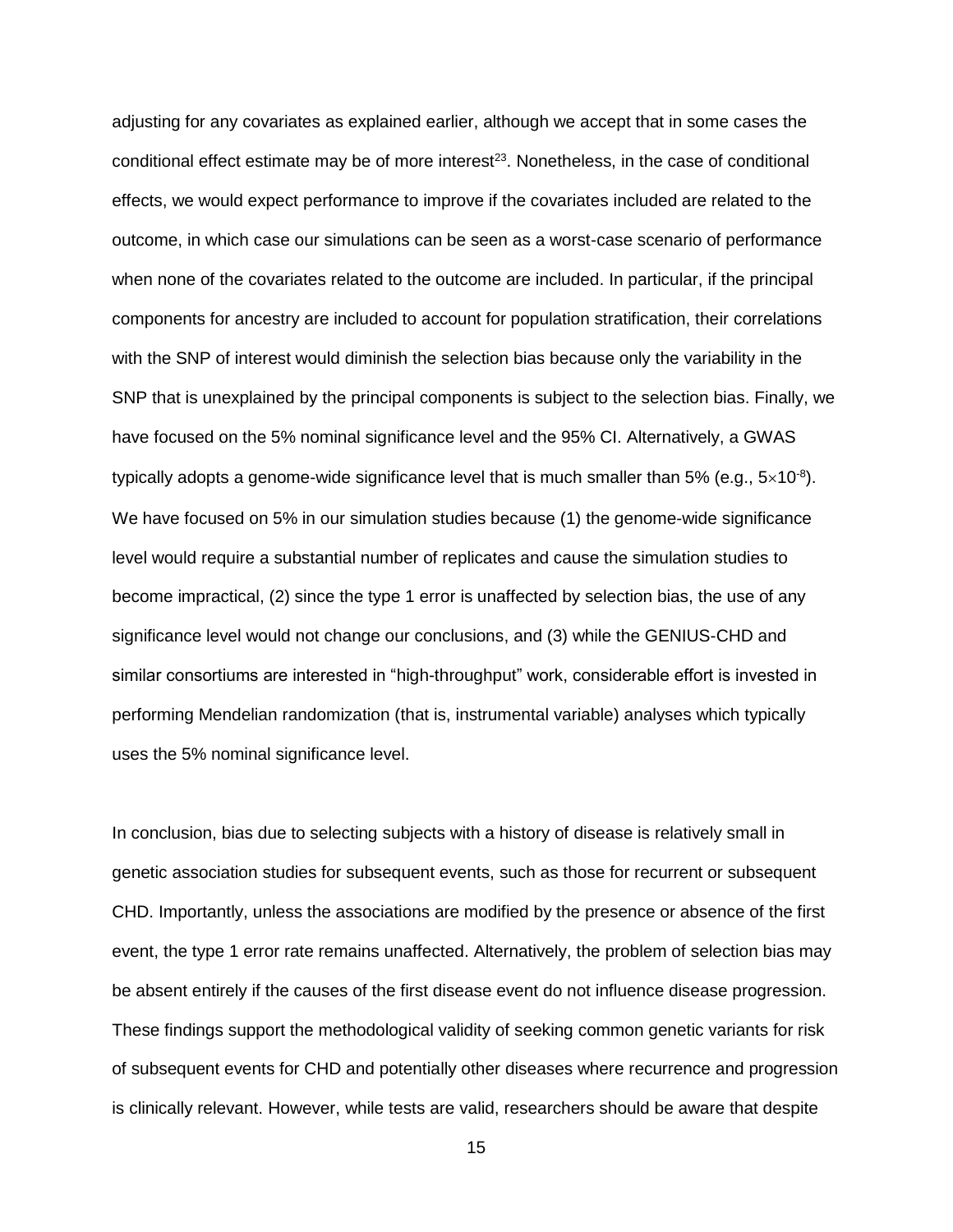the likely low degree of bias, the probability that the confidence intervals include the true effect decreases with increasing sample size, resulting in coverage often (much) lower than the nominal level (e.g., 95%).

# **Funding**

This work was supported by the National Institutes of Health [R01GM116065 and R03AI111396 to Y.-J.H., R03CA173770, R03CA183006, and R21NS091630 to Q.L.]; University College London (UCL) Hospitals National Institute for Health Research (NIHR) Biomedical Research Centre [BRC10200 to A.F.S. and A.D.H. (A.D.H is NIHR Senior Investigator), BRC169529 to F.W.A.]; UCL Springboard Population Health Sciences fellowship [to A.F.S.]; Medical Research Council [MR/K006215/1 to F.D.]; a Dekker scholarship of Netherlands Heart Foundation [Junior Staff Member 2014T001 to F.W.A.]; and a British Heart Foundation Intermediate Fellowship [FS/14/76/30933 to R.S.P.]

### **Disclosures**

None to declare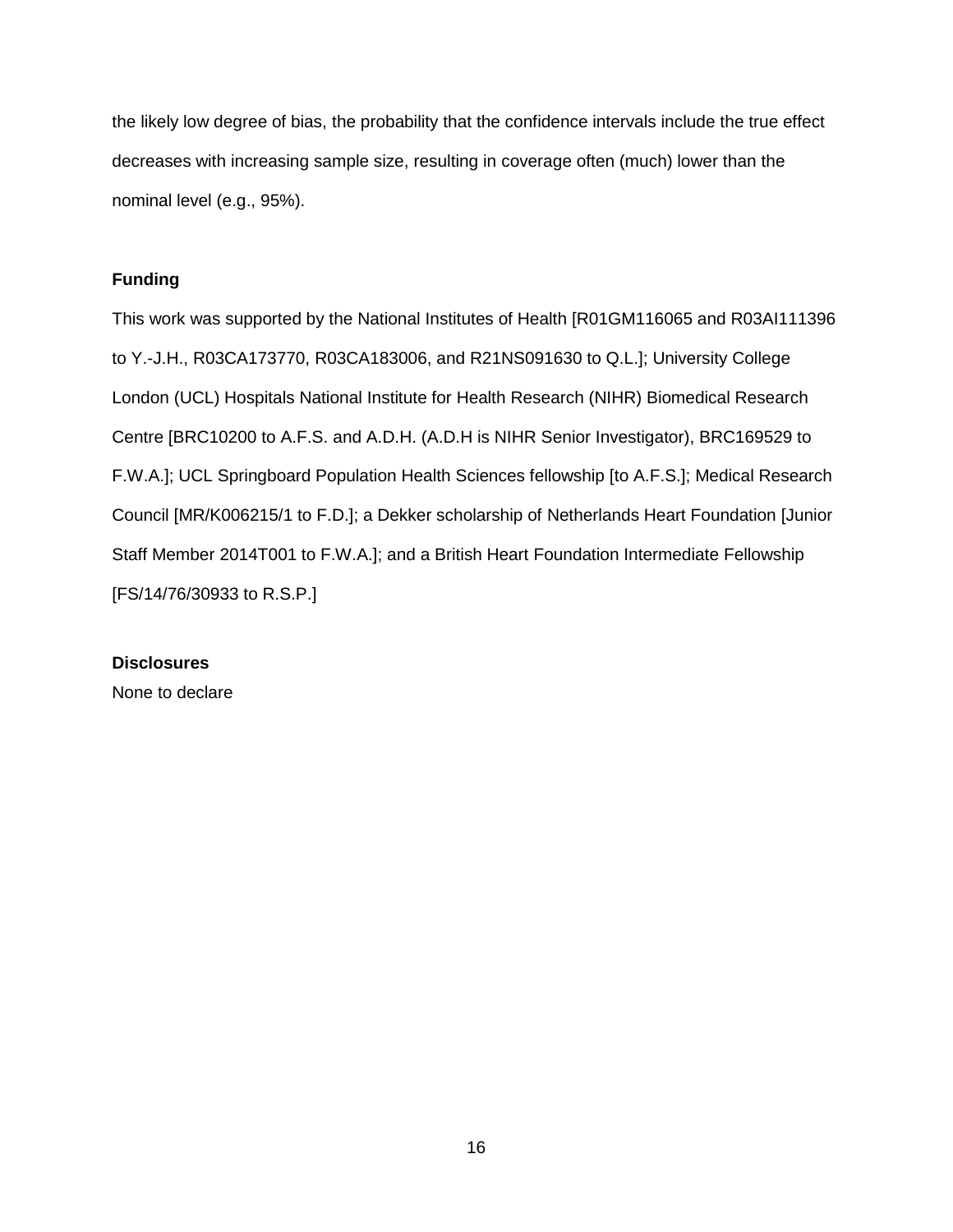### **References**

- 1 Capewell S, Allender S, Critchley J, *et al.* Modelling the UK burden of cardiovascular disease to 2020: A Research Report for the Cardio & Vascular Coalition and the British Heart Foundation. 2008.
- 2 Mozaffarian D, Benjamin EJ, Go AS, *et al.* Heart disease and stroke statistics-2015 update : A report from the American Heart Association. Circulation. 2015; **131**: e29–39.
- 3 Piepoli MF, Hoes AW, Agewall S, *et al.* 2016 European Guidelines on cardiovascular disease prevention in clinical practice. Eur. Heart J. 2016; **37**: 2315–81.
- 4 Reilly MP, Li M, He J, *et al.* Identification of <em>ADAMTS7</em> as a novel locus for coronary atherosclerosis and association of <em>ABO</em> with myocardial infarction in the presence of coronary atherosclerosis: two genome-wide association studies. *Lancet* 2017; **377**: 383–92.
- 5 Patel RS, Asselbergs FW. The GENIUS-CHD consortium. Eur. Heart J. 2015; **36**: 2674– 6.
- 6 Hernan MA, Hernandez-Diaz S, Robins JM. A structural approach to selection bias. Epidemiology. 2004; **15**: 615–25.
- 7 Dahabreh IJ, Kent DM. Index event bias as an explanation for the paradoxes of recurrence risk research. Jama. 2011; **305**: 822–3.
- 8 Banack HR, Kaufman JS. Does selection bias explain the obesity paradox among individuals with cardiovascular disease? Ann. Epidemiol. 2015; **25**: 342–9.
- 9 Schmidt AF, Rovers MM, Klungel OH, *et al.* Differences in interaction and subgroupspecific effects were observed between randomized and nonrandomized studies in three empirical examples. J. Clin. Epidemiol. 2013; **66**: 599–607.
- 10 Hingorani A, Humphries S. Nature's randomised trials. *Lancet* 2005; **366**: 1906–8.
- 11 Greenland S. Quantifying biases in causal models: classical confounding vs colliderstratification bias. *Epidemiology* 2003; **14**: 300–6.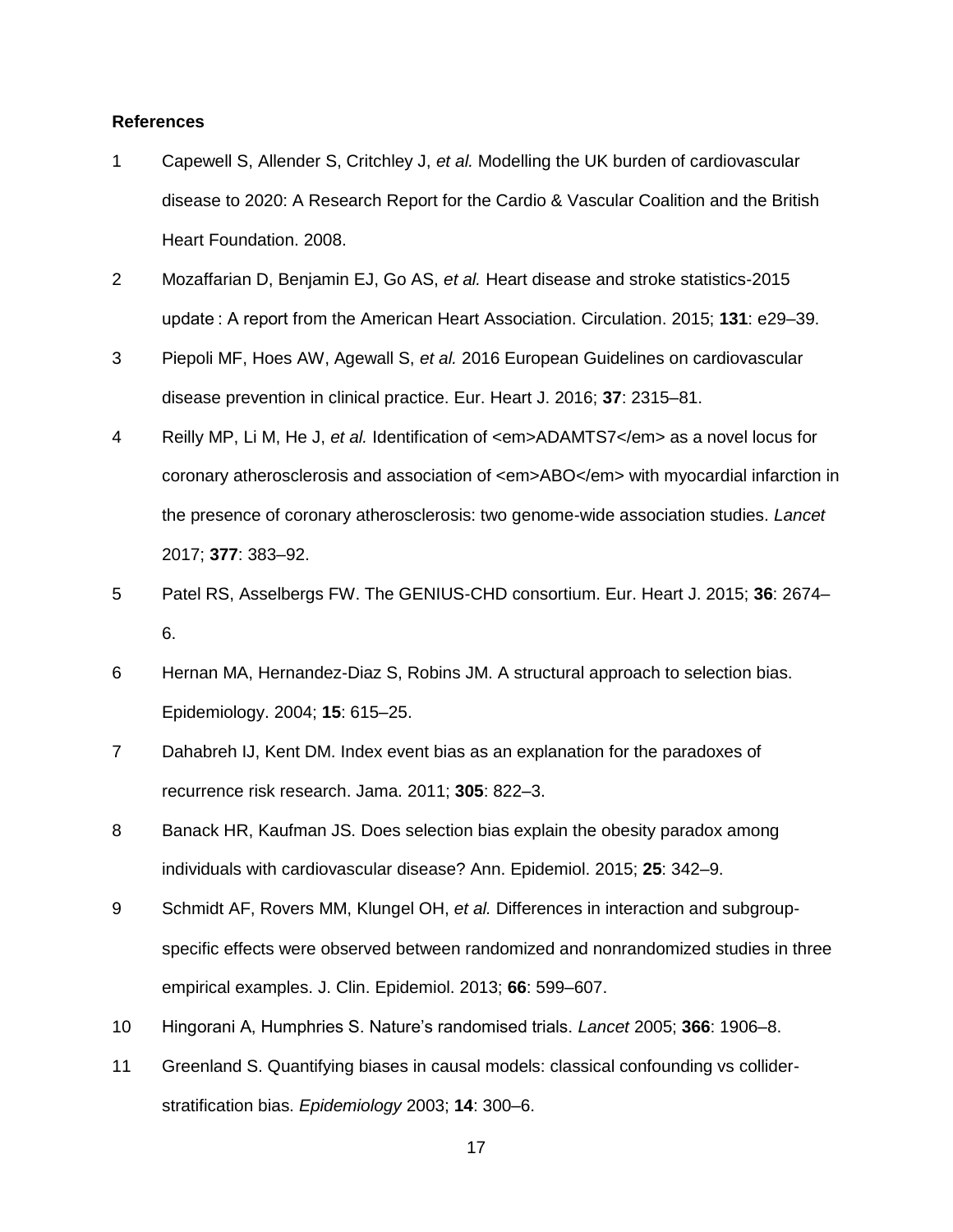- 12 Jiang H, Kulkarni PM, Mallinckrodt CH, Shurzinske L, Molenberghs G, Lipkovich I. Covariate Adjustment for Logistic Regression Analysis of Binary Clinical Trial Data. *Stat Biopharm Res* 2016; : 0.
- 13 Jiang H, Kulkarni PM, Wang Y, Mallinckrodt CH. Nonparametric covariate adjustment in estimating hazard ratios. *Pharm Stat* 2016; **15**: 46–53.
- 14 the CARDIoGRAMplusC4D Consortium. A comprehensive 1000 Genomes-based genome-wide association meta-analysis of coronary artery disease. *Nat Genet* 2015; **47**: 1121–30.
- 15 Cole SR, Platt RW, Schisterman EF, *et al.* Illustrating bias due to conditioning on a collider. Int. J. Epidemiol. 2010; **39**: 417–20.
- 16 Flanders WD, Eldridge RC, McClellan W. A Nearly Unavoidable Mechanism for Collider Bias with Index-Event Studies. Epidemiology. 2014; **25**: 762–4.
- 17 Smits LJM, Van Kuijk SMJ, Leffers P, Peeters LL, Prins MH, Sep SJS. Index event bias A numerical example. J. Clin. Epidemiol. 2013; **66**: 192–6.
- 18 Anderson CD, Nalls MA, Biffi A, *et al.* The effect of survival bias on case-control genetic association studies of highly lethal diseases. *Circ Cardiovasc Genet* 2011; **4**: 188–96.
- 19 Dungan JR, Qin X, Horne BD, *et al.* Case-only survival analysis reveals unique effects of genotype, sex, and coronary disease severity on survivorship. *PLoS One* 2016; **11**: e0154856.
- 20 Patel RS, Asselbergs FW, Quyyumi AA, *et al.* Genetic variants at chromosome 9p21 and risk of first versus subsequent coronary heart disease events: A systematic review and meta-analysis. J. Am. Coll. Cardiol. 2014; **63**: 2234–45.
- 21 Van Rein N, Cannegieter SC, Rosendaal FR, Reitsma PH, Lijfering WM. Suspected survivor bias in case-control studies: Stratify on survival time and use a negative control. *J Clin Epidemiol* 2014; **67**: 232–5.
- 22 Sperrin M, Candlish J, Badrick E, Renehan A, Buchan I. Collider bias is only a Partial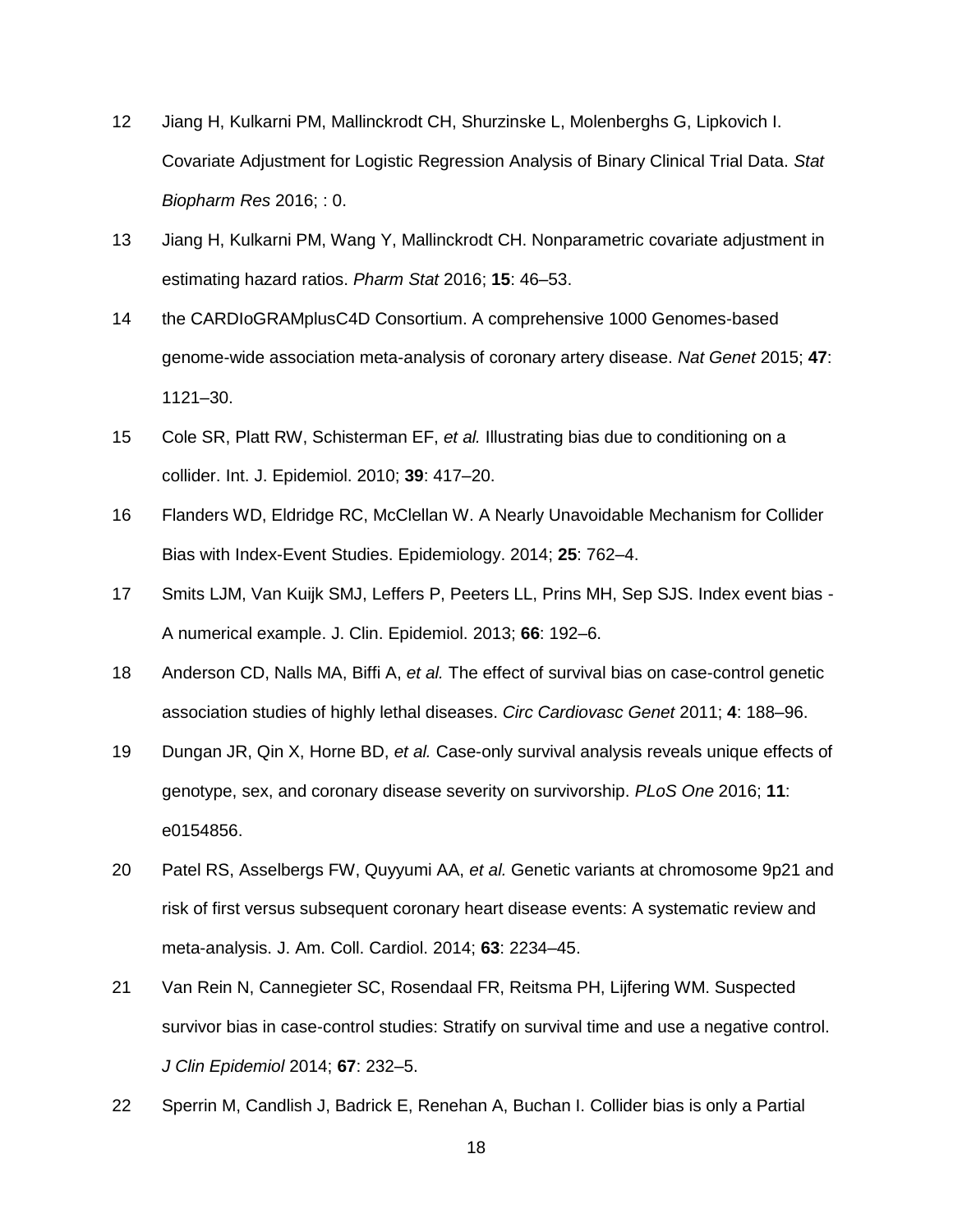Explanation for the Obesity Paradox. Epidemiology. 2016; **27**: 1.

23 Groenwold RHH, Moons KGM, Peelen LM, Knol MJ, Hoes AW. Reporting of treatment effects from randomized trials: A plea for multivariable risk ratios. Contemp. Clin. Trials. 2011; **32**: 399–402.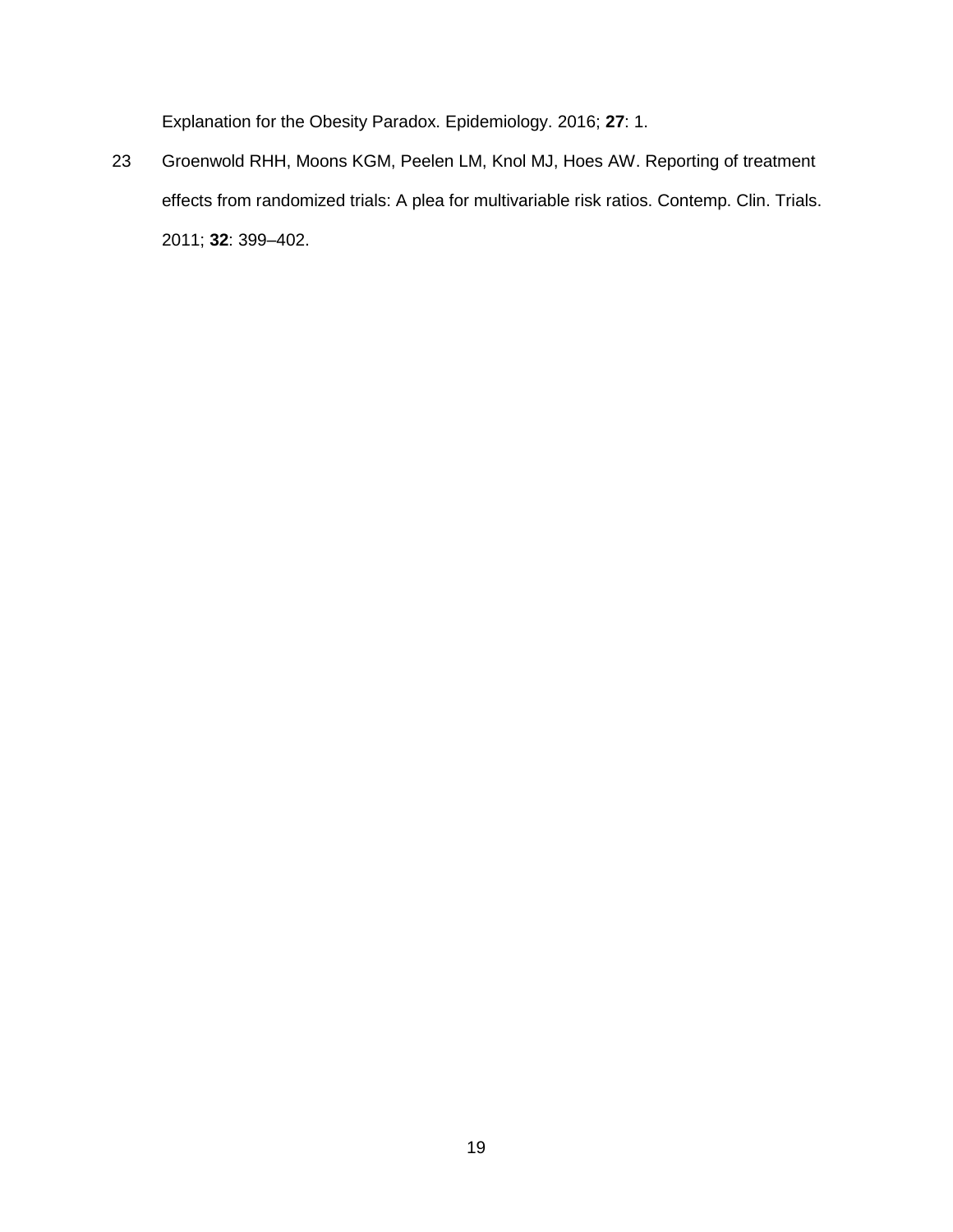# **Figure 1. Three populations**



 $D_1$  denotes the first/index event.  $S$  is the indicator of surviving the first event.

Population 1 = general population; population  $2$  = those with a first event (fatal and non-fatal

cases); population  $3 =$  those with a non-fatal first event.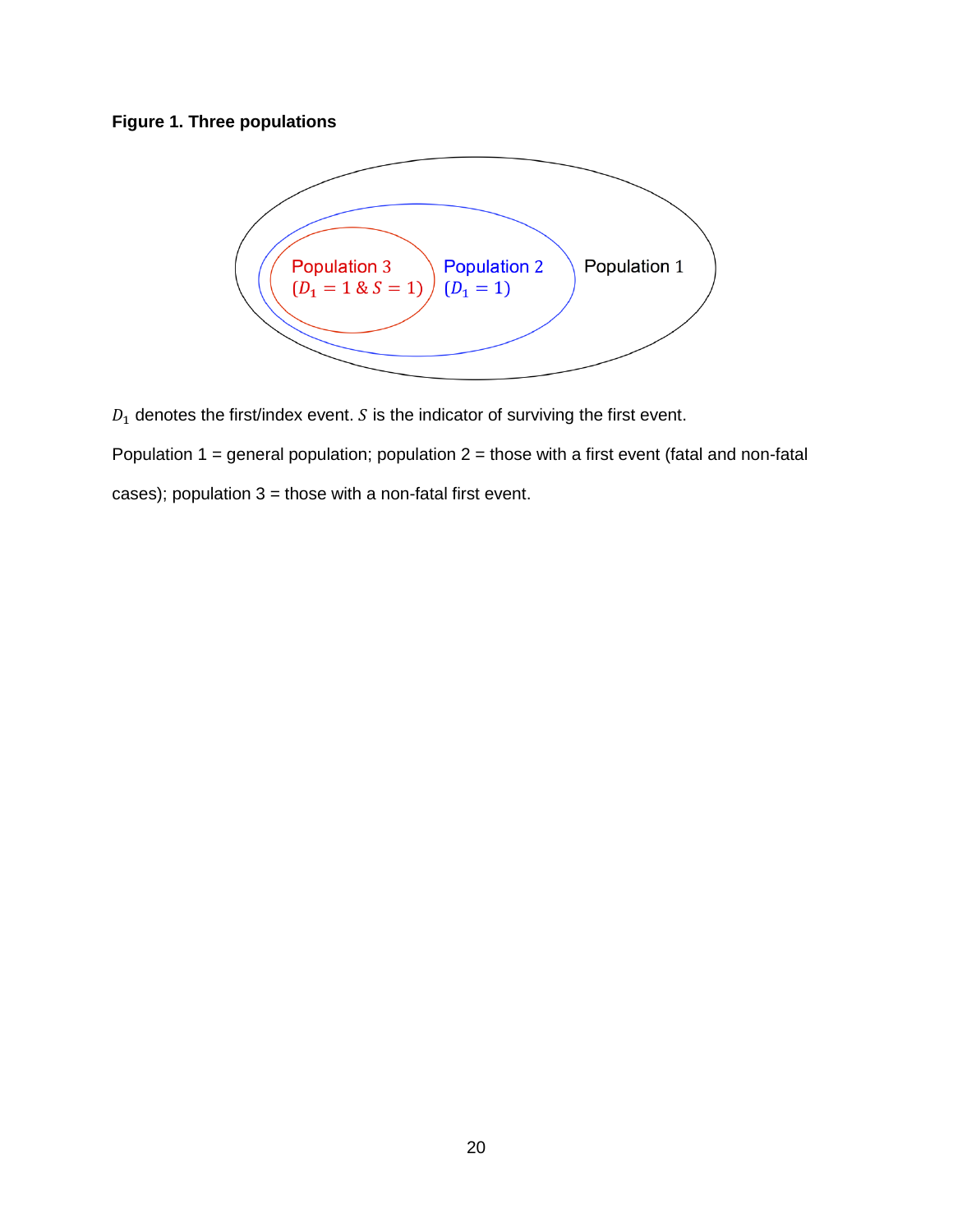**Figure 2. Directed acyclic graphs**



(a) Scenario 1: the genetic variant (G) associates with risk of first event ( $D_1$ ), survival (S), and risk of subsequent event  $(D_2)$ .

(b) Scenario 2: the genetic variant encodes a biomarker  $(Z)$  that associates with risk of first

event, survival, and risk of subsequent event.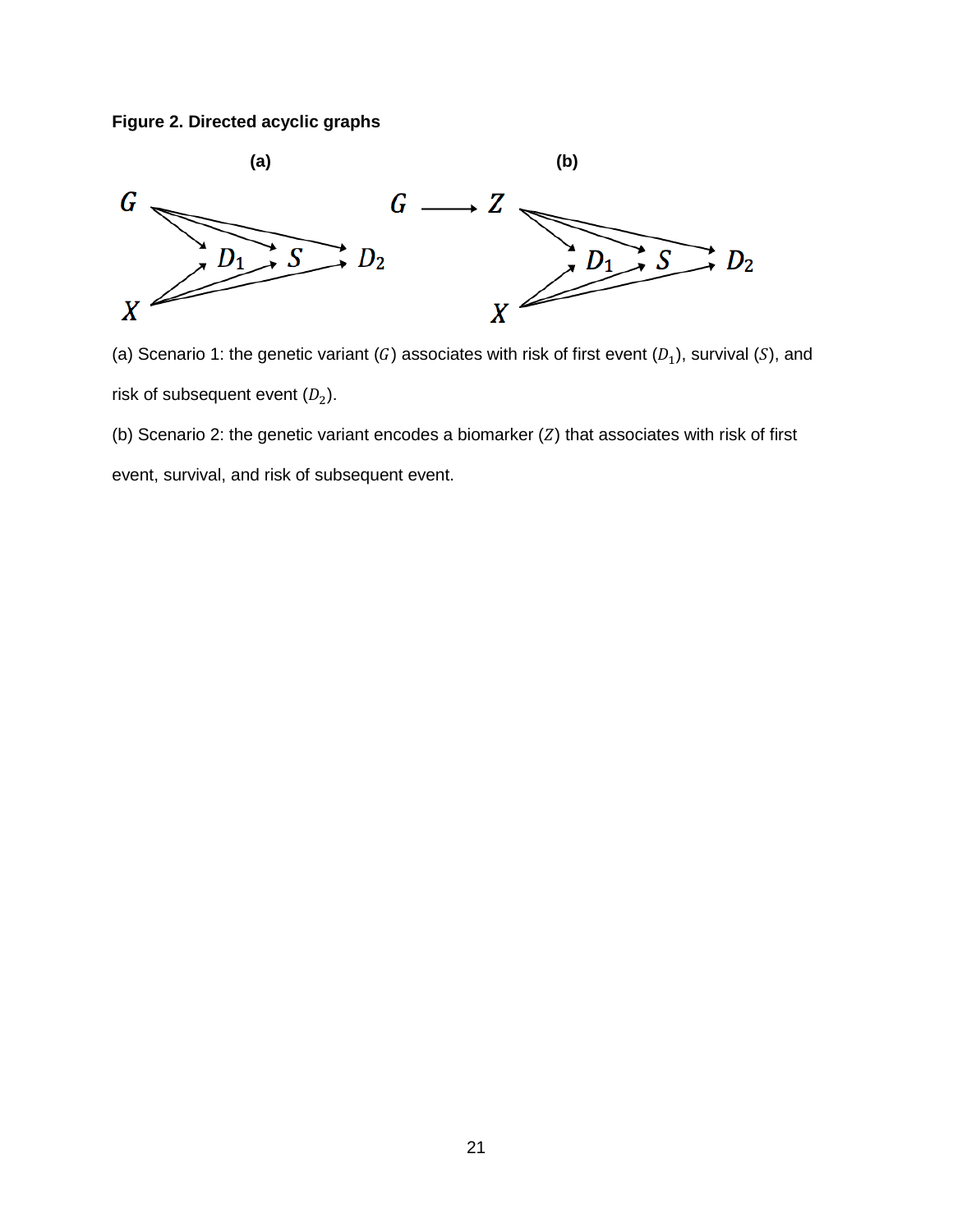

**Figure 3. Results of the estimated hazard ratio (HR) for a genetic variant that associates with risk of first event, survival, and risk of a subsequent CHD event (scenario 1)**

Power under the HR of 1 for  $G$  means type 1 error. The black bars pertain to population 2 (selection of subjects with fatal or non-fatal first events) and the grey bars to population 3 (selection of subjects with non-fatal first events). The dashed line in the middle panel indicates the expected coverage of 0.95. The dashed line in the lower panel indicates the nominal significance level of 0.05. Sample size is set at 25000.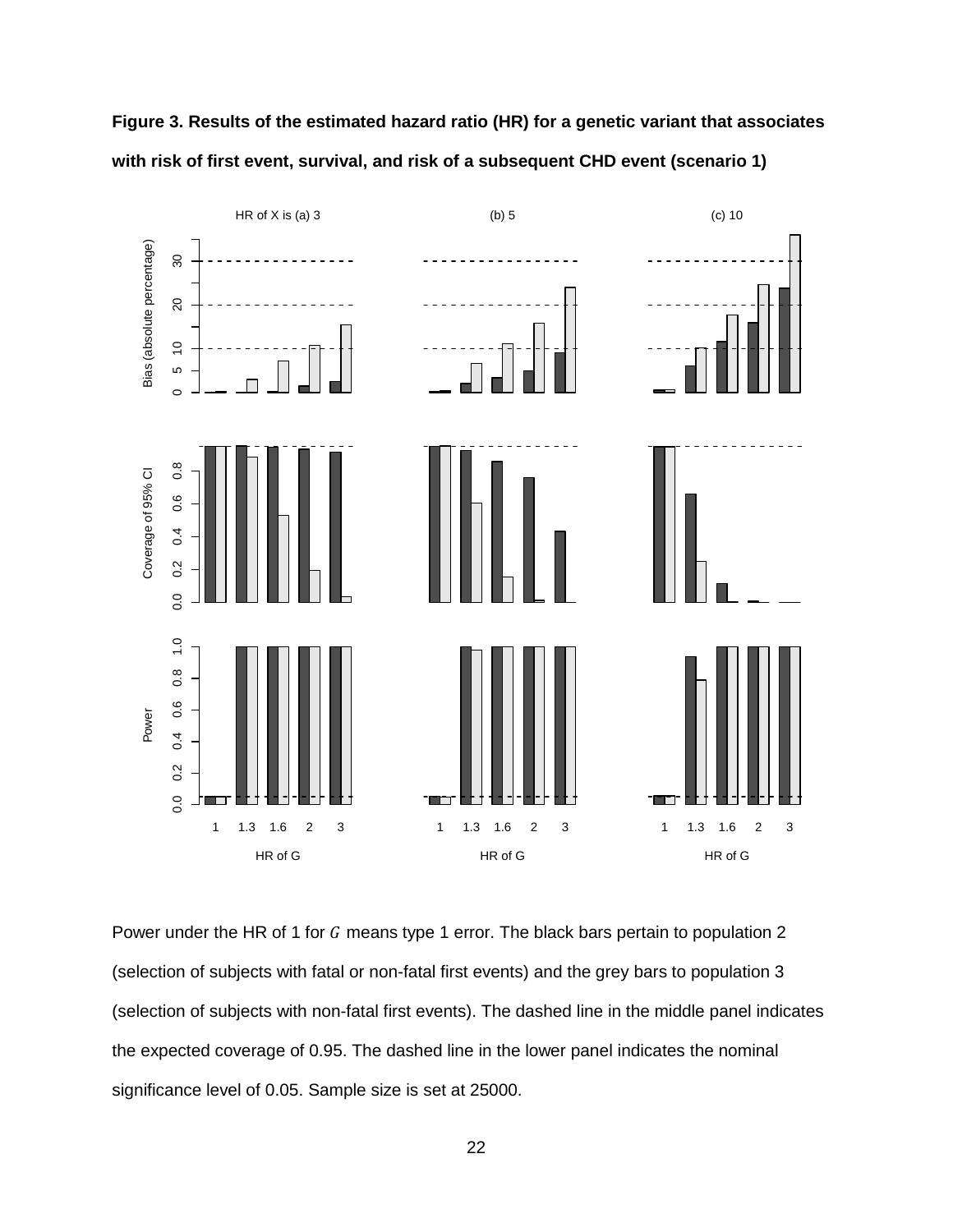

**Figure 4. Results of the estimated hazard ratio (HR) for a genetic variant (scenario 1) with different sample sizes**

The HR of  $G$  is set to 1.3. The black bars pertain to population 2 (selection of subjects with fatal or non-fatal first events) and the grey bars to population 3 (selection of subjects with non-fatal first events). The dashed line in the middle panel indicates the expected coverage of 0.95. The dashed line in the lower panel indicates the nominal significance level of 0.05.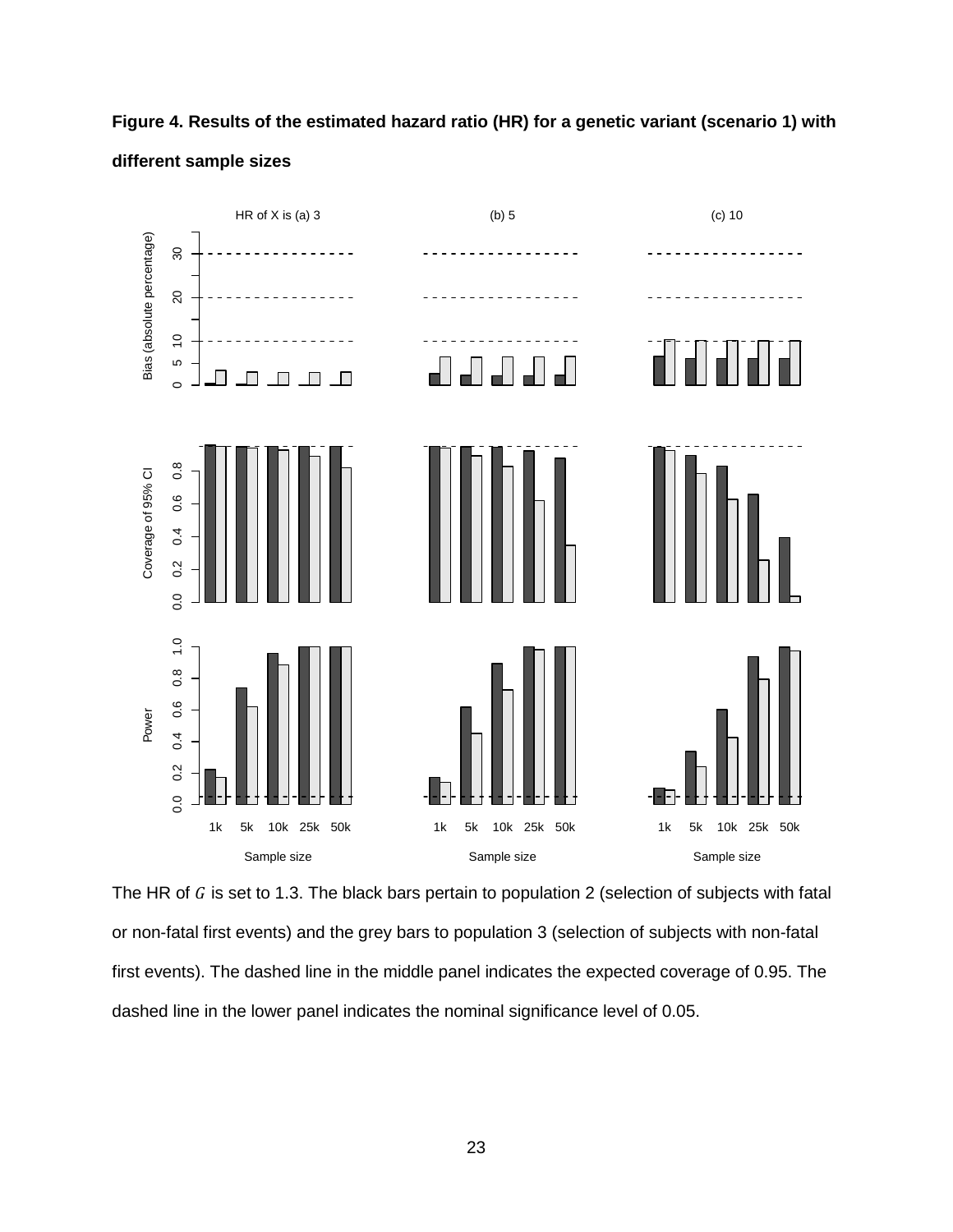**Figure 5. Results of the estimated hazard ratio (HR) for a genetic variant that encodes a biomarker that associates with risk of first event, survival, and risk of a subsequent CHD event (scenario 2)**



Power under the HR of 1 for Z means type 1 error. The black bars pertain to populations 2 (selection of subjects with fatal or non-fatal first events) and the grey bars to population 3 (selection of subjects with non-fatal first events). The dashed line in the middle panel indicates the expected coverage of 0.95. The dashed line in the lower panel indicates the nominal significance level of 0.05.